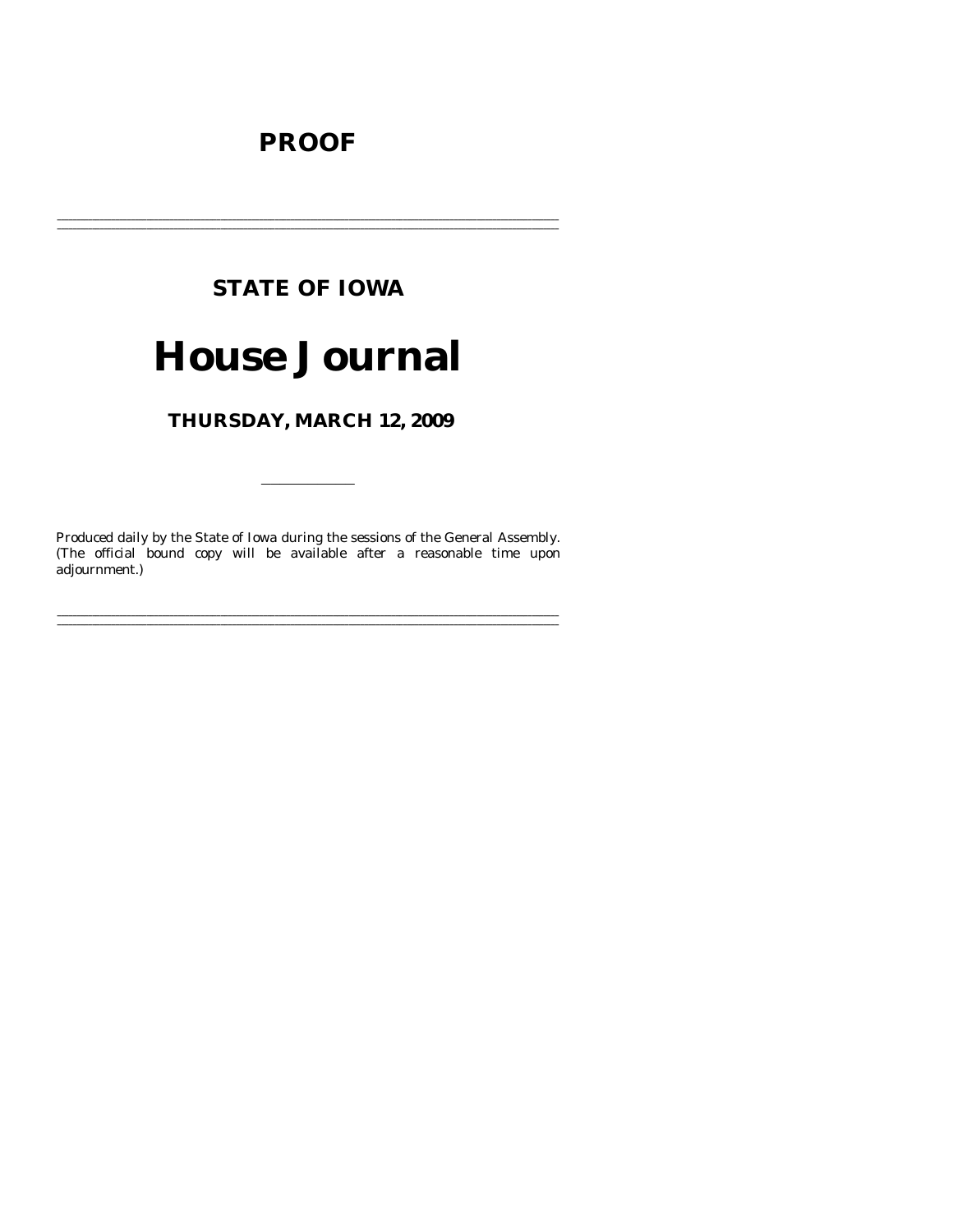# **JOURNAL OF THE HOUSE**

Sixtieth Calendar Day - Fortieth Session Day

Hall of the House of Representatives Des Moines, Iowa, Thursday, March 12, 2009

 The House met pursuant to adjournment at 9:10 a.m., Speaker Murphy in the chair.

 Prayer was offered by Reverend Roger Twito, pastor of Ascension Lutheran Church, Waterloo. He was the guest of Representative Doris Kelley of Black Hawk County.

### PLEDGE OF ALLEGIANCE

 The Pledge of Allegiance was led by Jessie Ede, House Page from Indianola.

The Journal of Wednesday, March 11, 2009 was approved.

# MESSAGES FROM THE SENATE

#### The following messages were received from the Senate:

 Mr. Speaker: I am directed to inform your honorable body that the Senate has on March 11, 2009, passed the following bill in which the concurrence of the Senate was asked:

[House File 374,](http://coolice.legis.state.ia.us/Cool-ICE/default.asp?Category=billinfo&Service=Billbook&frame=1&GA=83&hbill=HF374) a bill for an act relating to the grain depositors and sellers indemnity fund, and providing for an effective date and retroactive applicability.

 Also: That the Senate has on March 11, 2009, adopted the following resolution in which the concurrence of the House is asked:

[Senate Joint Resolution 5,](http://coolice.legis.state.ia.us/Cool-ICE/default.asp?Category=billinfo&Service=Billbook&frame=1&GA=83&hbill=SJR5) a joint resolution proposing an amendment to the Constitution of the State of Iowa eliminating a requirement that a criminal offense, where the maximum permissible penalty does not exceed thirty days of imprisonment, be prosecuted on information under oath.

 Also: That the Senate has on March 11, 2009, passed the following bill in which the concurrence of the House is asked:

[Senate File 152,](http://coolice.legis.state.ia.us/Cool-ICE/default.asp?Category=billinfo&Service=Billbook&frame=1&GA=83&hbill=SF152) a bill for an act relating to administrative and planning requirements involving children for whom the department of human services has responsibility under state or federal law.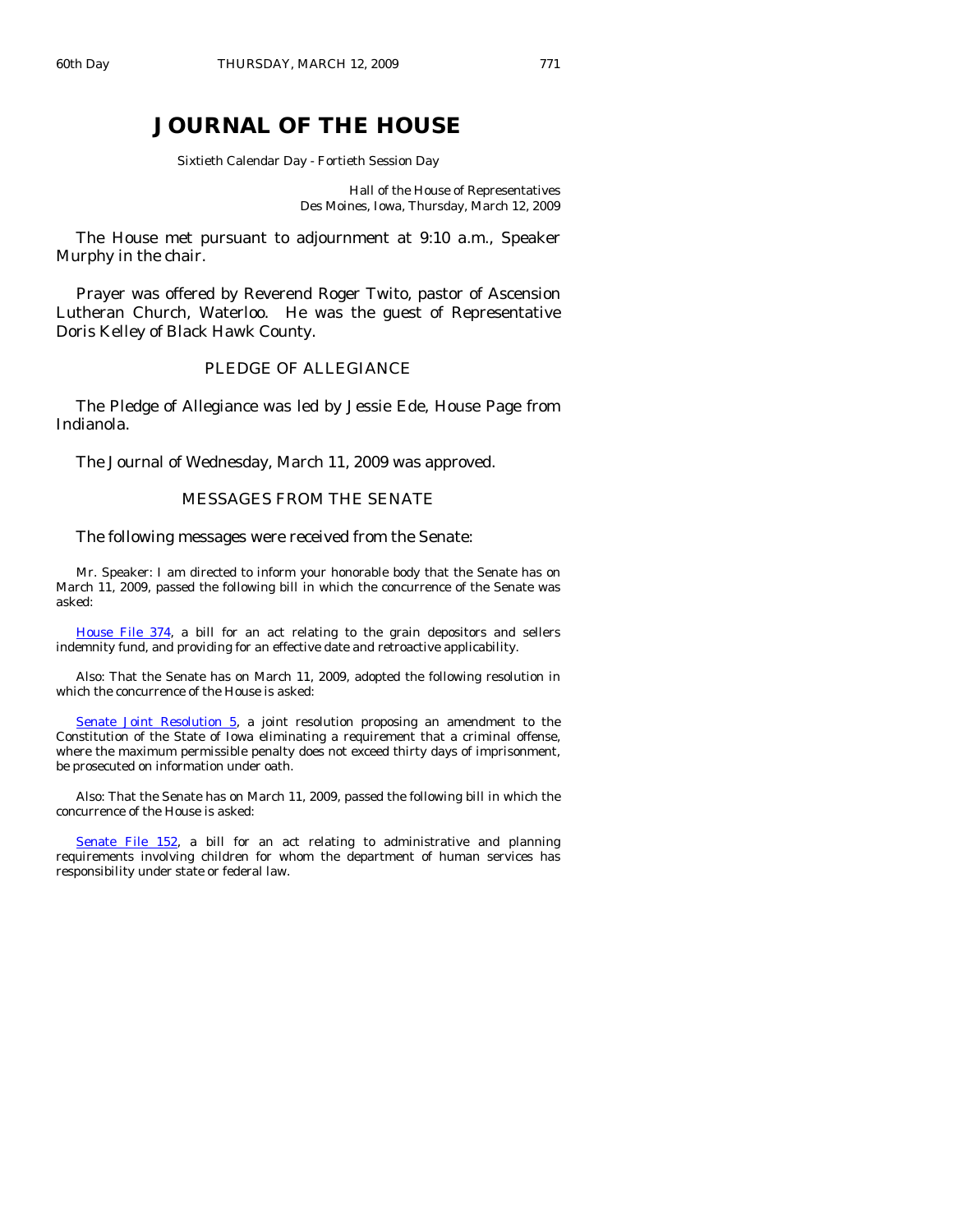Also: That the Senate has on March 11, 2009, passed the following bill in which the concurrence of the House is asked:

[Senate File 187,](http://coolice.legis.state.ia.us/Cool-ICE/default.asp?Category=billinfo&Service=Billbook&frame=1&GA=83&hbill=SF187) a bill for an act providing for the issuance of special deer hunting licenses to residents who are nonambulatory.

 Also: That the Senate has on March 11, 2009, passed the following bill in which the concurrence of the House is asked:

[Senate File 266,](http://coolice.legis.state.ia.us/Cool-ICE/default.asp?Category=billinfo&Service=Billbook&frame=1&GA=83&hbill=SF266) a bill for an act relating to publication of property assessment equalization orders.

 Also: That the Senate has on March 11, 2009, passed the following bill in which the concurrence of the House is asked:

[Senate File 304](http://coolice.legis.state.ia.us/Cool-ICE/default.asp?Category=billinfo&Service=Billbook&frame=1&GA=83&hbill=SF304), a bill for an act relating to withholding agreements and local match requirements of the targeted jobs withholding tax credit program.

 Also: That the Senate has on March 11, 2009, passed the following bill in which the concurrence of the House is asked:

[Senate File 338](http://coolice.legis.state.ia.us/Cool-ICE/default.asp?Category=billinfo&Service=Billbook&frame=1&GA=83&hbill=SF338), a bill for an act establishing an upland game bird study advisory committee, establishing the deer study advisory committee, and providing an immediate effective date.

 Also: That the Senate has on March 11, 2009, passed the following bill in which the concurrence of the House is asked:

[Senate File 342,](http://coolice.legis.state.ia.us/Cool-ICE/default.asp?Category=billinfo&Service=Billbook&frame=1&GA=83&hbill=SF342) a bill for an act providing for the powers and duties of the Iowa soybean association's board of directors.

 Also: That the Senate has on March 11, 2009, passed the following bill in which the concurrence of the House is asked:

[Senate File 356,](http://coolice.legis.state.ia.us/Cool-ICE/default.asp?Category=billinfo&Service=Billbook&frame=1&GA=83&hbill=SF356) a bill for an act relating to department of transportation administrative procedures by establishing a procedure to remove a conviction relating to the operation of a motor vehicle from a driving record based on identity theft and requiring verification of status in regards to the driver's license of a foreign national.

 Also: That the Senate has on March 11, 2009, passed the following bill in which the concurrence of the House is asked:

[Senate File 376](http://coolice.legis.state.ia.us/Cool-ICE/default.asp?Category=billinfo&Service=Billbook&frame=1&GA=83&hbill=SF376), a bill for an act relating to the issuance of bonds including the issuance of annual appropriation bonds, creating an annual appropriation bonds debt service fund and an appropriation bonds capitals fund, making and revising appropriations, and including effective date provisions.

MICHAEL E. MARSHALL, Secretary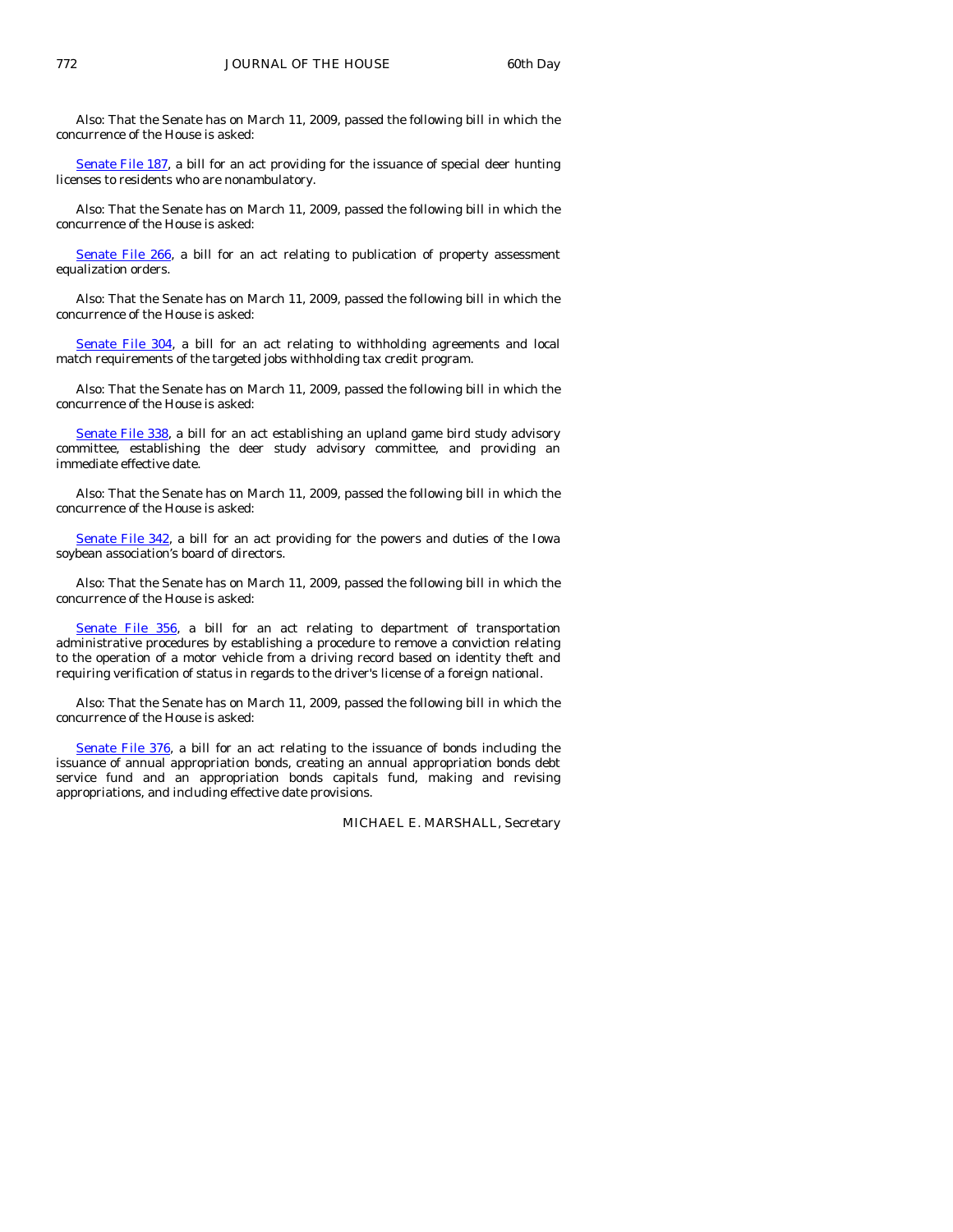# INTRODUCTION OF BILLS

**[House File 688](http://coolice.legis.state.ia.us/Cool-ICE/default.asp?Category=billinfo&Service=Billbook&frame=1&GA=83&hbill=HF688)**, by Alons, a bill for an act relating to the application of penalties relative to the submission of cost reports by certain medical assistance program providers, providing an effective date, and providing for retroactive applicability.

Read first time and referred to committee on **human resources.** 

**[House File 689](http://coolice.legis.state.ia.us/Cool-ICE/default.asp?Category=billinfo&Service=Billbook&frame=1&GA=83&hbill=HF689)**, by Sands, a bill for an act providing a tax credit to certain small businesses for increased wages paid to employees and including a retroactive applicability date provision.

Read first time and referred to committee on **ways and means.** 

**[House File 690](http://coolice.legis.state.ia.us/Cool-ICE/default.asp?Category=billinfo&Service=Billbook&frame=1&GA=83&hbill=HF690)**, by Whitaker and Kaufmann, a bill for an act authorizing a county board of supervisors to abate property taxes in response to economic conditions and providing effective and applicability dates.

Read first time and referred to committee on **ways and means.** 

**[House File 691](http://coolice.legis.state.ia.us/Cool-ICE/default.asp?Category=billinfo&Service=Billbook&frame=1&GA=83&hbill=HF691)**, by committee on human resources, a bill for an act relating to access to obscene materials and child in need of assistance proceedings and child abuse reporting.

Read first time and placed on the **calendar.** 

**[House File 692](http://coolice.legis.state.ia.us/Cool-ICE/default.asp?Category=billinfo&Service=Billbook&frame=1&GA=83&hbill=HF692)**, by committee on human resources, a bill for an act relating to psychiatric medical institution for children services and providing an effective date.

Read first time and placed on the **calendar.** 

**[House File 693](http://coolice.legis.state.ia.us/Cool-ICE/default.asp?Category=billinfo&Service=Billbook&frame=1&GA=83&hbill=HF693)**, by committee on economic growth, a bill for an act concerning the manufacture and sale of native distilled spirits, and establishing a related permit fee and excise tax.

Read first time and placed on the **calendar.**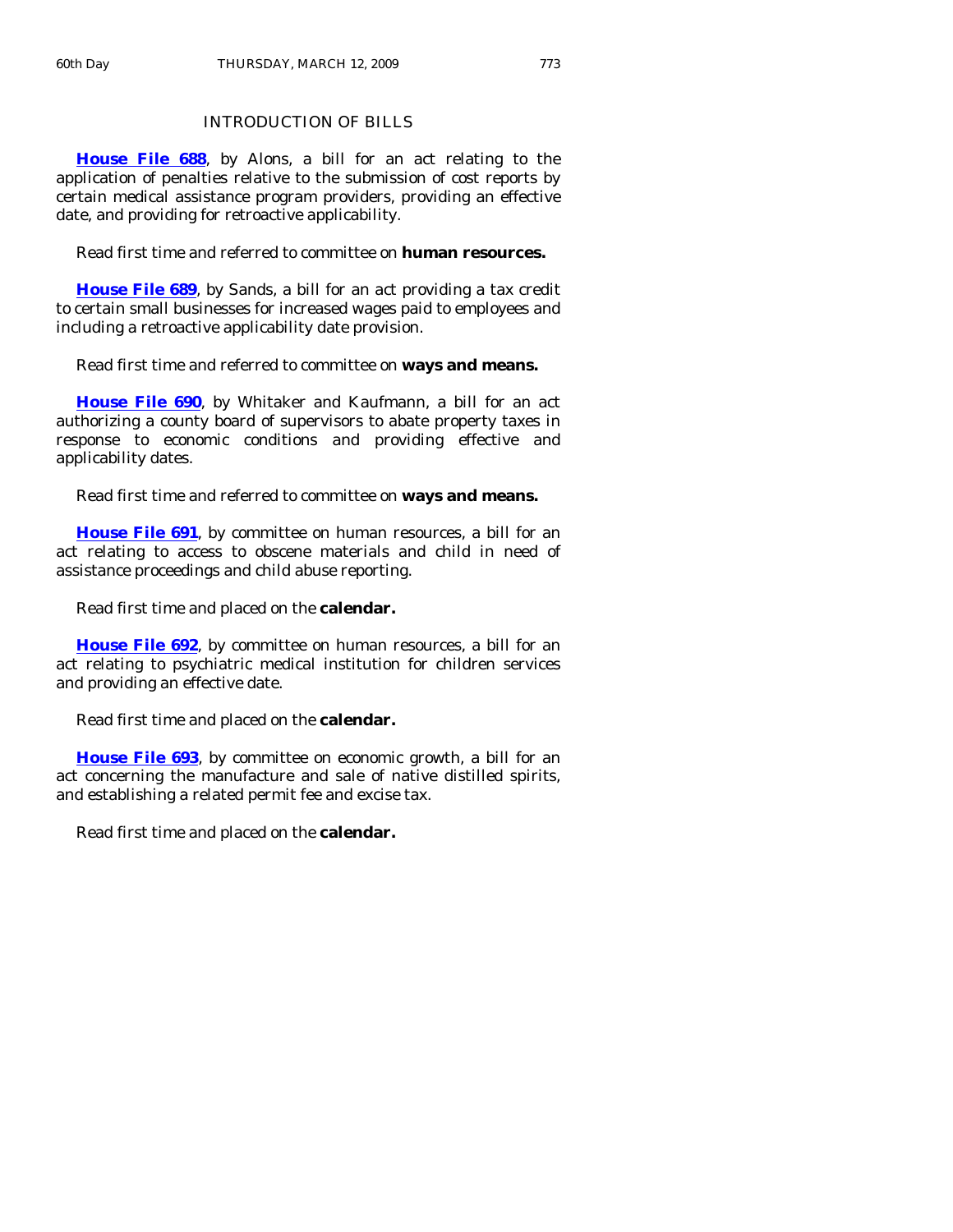**[House File 694](http://coolice.legis.state.ia.us/Cool-ICE/default.asp?Category=billinfo&Service=Billbook&frame=1&GA=83&hbill=HF694)**, by L. Miller, a bill for an act relating to the offering of health care coverage to state employees through high deductible health plans and health savings accounts.

Read first time and referred to committee on **commerce.** 

**[House File 695](http://coolice.legis.state.ia.us/Cool-ICE/default.asp?Category=billinfo&Service=Billbook&frame=1&GA=83&hbill=HF695)**, by committee on judiciary, a bill for an act relating to civil actions including certain limitations on actions, judgments, and executions and including actions relating to the foreclosure of real estate mortgages, and providing effective date and applicability provisions.

Read first time and placed on the **calendar.** 

**[House File 696](http://coolice.legis.state.ia.us/Cool-ICE/default.asp?Category=billinfo&Service=Billbook&frame=1&GA=83&hbill=HF696)**, by Isenhart, a bill for an act relating to prisoner visitation at county jails and municipal holding facilities, and inmate visitation at state correctional facilities.

Read first time and referred to committee on **public safety.** 

**[House File 697](http://coolice.legis.state.ia.us/Cool-ICE/default.asp?Category=billinfo&Service=Billbook&frame=1&GA=83&hbill=HF697)**, by committee on judiciary, a bill for an act relating to interference with judicial acts, and providing a penalty.

Read first time and placed on the **calendar.** 

**[House File 698](http://coolice.legis.state.ia.us/Cool-ICE/default.asp?Category=billinfo&Service=Billbook&frame=1&GA=83&hbill=HF698)**, by Upmeyer, a bill for an act establishing a township clerk self-insurance program and a township clerk selfinsurance fund, and providing an effective date.

Read first time and referred to committee on **local government.** 

**[House File 699](http://coolice.legis.state.ia.us/Cool-ICE/default.asp?Category=billinfo&Service=Billbook&frame=1&GA=83&hbill=HF699)**, by Ford, a bill for an act providing for the establishment of a financial literacy and counseling pilot program to be administered by the Iowa finance authority, making an appropriation, and providing an effective date.

Read first time and referred to committee on **commerce.** 

**[House File 700](http://coolice.legis.state.ia.us/Cool-ICE/default.asp?Category=billinfo&Service=Billbook&frame=1&GA=83&hbill=HF700)**, by Jacoby, a bill for an act providing for a linked investment loans for emerging businesses program administered by the department of economic development.

Read first time and referred to committee on **economic growth.**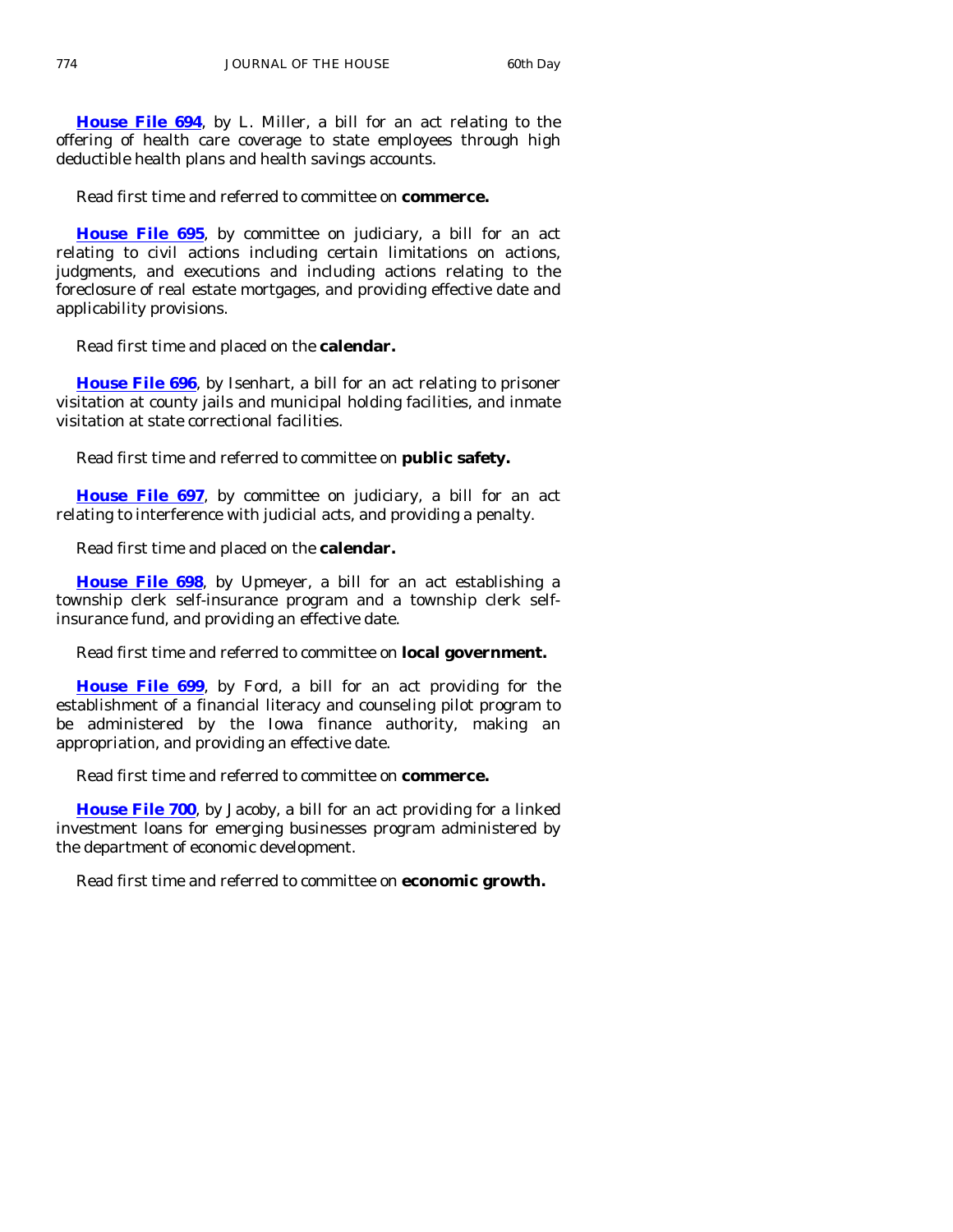**[House File 701](http://coolice.legis.state.ia.us/Cool-ICE/default.asp?Category=billinfo&Service=Billbook&frame=1&GA=83&hbill=HF701)**, by committee on labor, a bill for an act providing for the licensure of elevator contractors and elevator mechanics and providing penalties.

Read first time and placed on the **calendar.** 

**[House File 702](http://coolice.legis.state.ia.us/Cool-ICE/default.asp?Category=billinfo&Service=Billbook&frame=1&GA=83&hbill=HF702)**, by committee on economic growth, a bill for an act relating to programs administered by the commission on volunteer service by establishing Iowa summer youth corps and green corps programs, creating the Iowa summer youth corps account and making appropriations from the account, excluding certain payments provided to an AmeriCorps volunteer from state income tax, and providing effective dates.

Read first time and referred to committee on **ways and means.** 

**[House File 703](http://coolice.legis.state.ia.us/Cool-ICE/default.asp?Category=billinfo&Service=Billbook&frame=1&GA=83&hbill=HF703)**, by committee on education, a bill for an act relating to the indicators used to assess the effectiveness of school ready children grants under the community empowerment initiative.

Read first time and placed on the **calendar.** 

**[House File 704](http://coolice.legis.state.ia.us/Cool-ICE/default.asp?Category=billinfo&Service=Billbook&frame=1&GA=83&hbill=HF704)**, by committee on rebuild Iowa and disaster recovery, a bill for an act creating a disaster aid local government assistance grant program and fund.

Read first time and referred to committee on **appropriations.** 

**[House File 705](http://coolice.legis.state.ia.us/Cool-ICE/default.asp?Category=billinfo&Service=Billbook&frame=1&GA=83&hbill=HF705)**, by committee on rebuild Iowa and disaster recovery, a bill for an act concerning community safe rooms and storm shelters in newly constructed public buildings.

Read first time and placed on the **calendar.** 

**[House File 706](http://coolice.legis.state.ia.us/Cool-ICE/default.asp?Category=billinfo&Service=Billbook&frame=1&GA=83&hbill=HF706)**, by committee on veterans affairs, a bill for an act relating to and publicizing mortgage foreclosure and real estate obligation protections for members of the national guard, and the reserve or regular component of the armed forces of the United States in active duty service, and providing a penalty.

Read first time and placed on the **calendar.**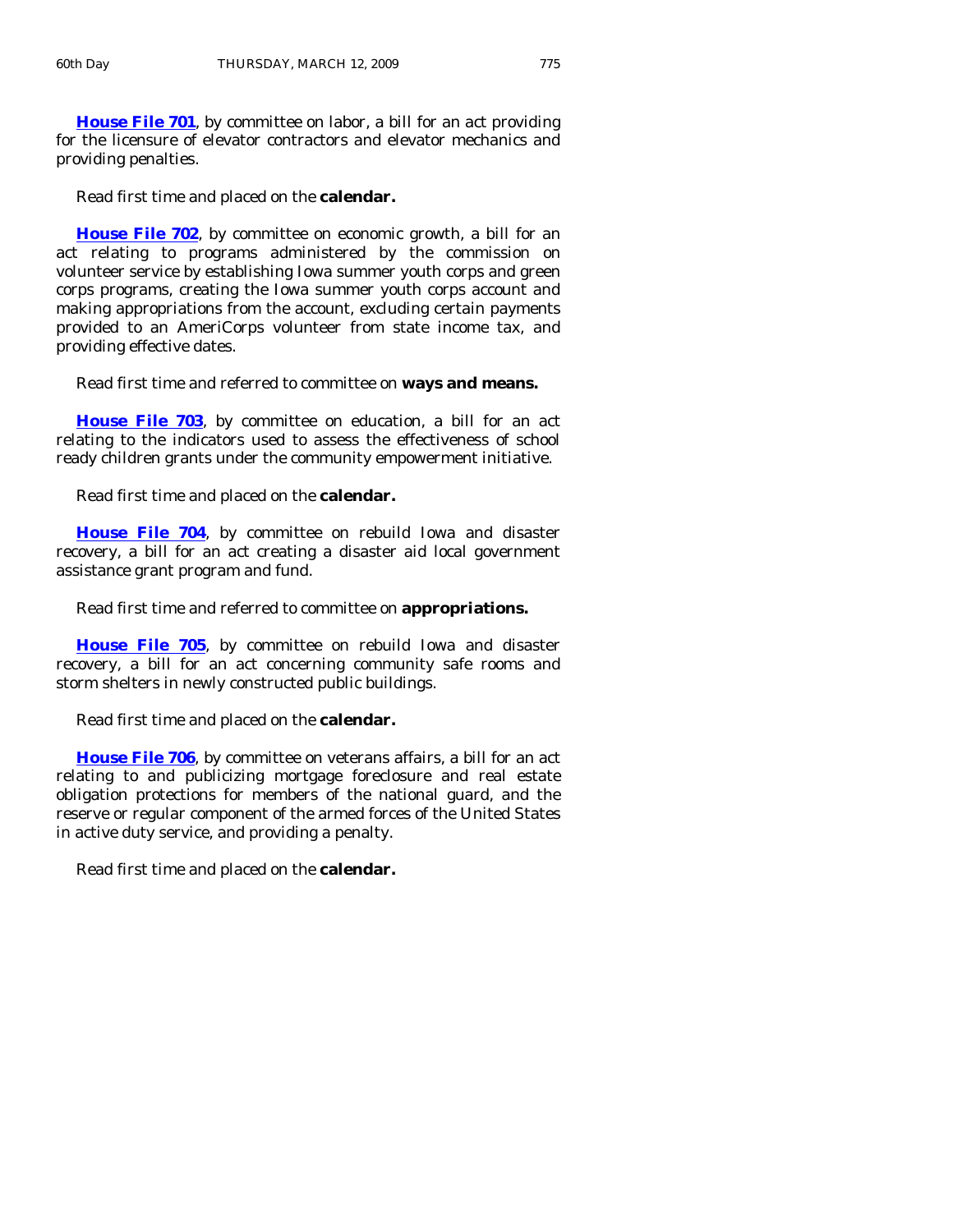**[House File 707](http://coolice.legis.state.ia.us/Cool-ICE/default.asp?Category=billinfo&Service=Billbook&frame=1&GA=83&hbill=HF707)**, by committee on state government, a bill for an act relating to eligible beneficiaries for a line of duty death benefit under the statewide fire and police retirement system and providing an effective date.

Read first time and placed on the **calendar.**

**[House File 708](http://coolice.legis.state.ia.us/Cool-ICE/default.asp?Category=billinfo&Service=Billbook&frame=1&GA=83&hbill=HF708)**, by committee on state government, a bill for an act relating to absentee ballots delivered to applicants who are patients or residents of hospitals or health care facilities.

Read first time and placed on the **calendar.**

**[House File 709](http://coolice.legis.state.ia.us/Cool-ICE/default.asp?Category=billinfo&Service=Billbook&frame=1&GA=83&hbill=HF709)**, by committee on state government, a bill for an act relating to bidding requirements for public improvement projects completed by certain state entities.

Read first time and placed on the **calendar.** 

**[House File 710](http://coolice.legis.state.ia.us/Cool-ICE/default.asp?Category=billinfo&Service=Billbook&frame=1&GA=83&hbill=HF710)**, by committee on agriculture, a bill for an act relating to the agricultural development authority, by providing for the reporting of its operations.

Read first time and placed on the **calendar.** 

**[House File 711](http://coolice.legis.state.ia.us/Cool-ICE/default.asp?Category=billinfo&Service=Billbook&frame=1&GA=83&hbill=HF711)**, by committee on public safety, a bill for an act relating to the federal Adam Walsh Child Protection and Safety Act.

Read first time and placed on the **calendar.** 

**[House File 712](http://coolice.legis.state.ia.us/Cool-ICE/default.asp?Category=billinfo&Service=Billbook&frame=1&GA=83&hbill=HF712)**, by committee on judiciary, a bill for an act relating to a private cause of action for certain consumer fraud violations and providing an applicability provision.

Read first time and placed on the **calendar.** 

**[House File 713](http://coolice.legis.state.ia.us/Cool-ICE/default.asp?Category=billinfo&Service=Billbook&frame=1&GA=83&hbill=HF713)**, by committee on judiciary, a bill for an act creating the uniform child abduction prevention Act.

Read first time and placed on the **calendar.**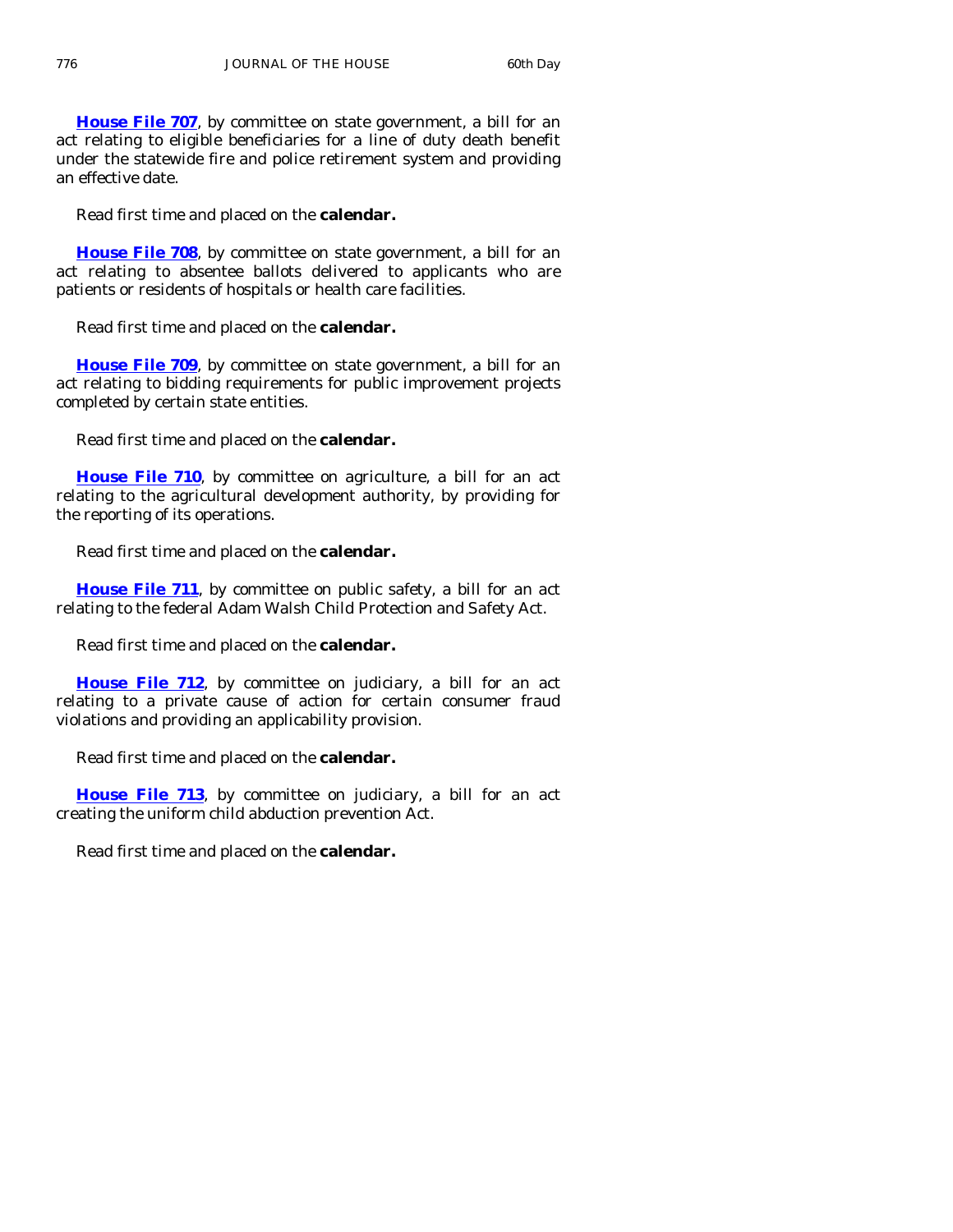**[House File 714](http://coolice.legis.state.ia.us/Cool-ICE/default.asp?Category=billinfo&Service=Billbook&frame=1&GA=83&hbill=HF714)**, by committee on judiciary, a bill for an act relating to the uniform athlete agents Act and providing remedies and penalties.

Read first time and placed on the **calendar.** 

**[House File 715](http://coolice.legis.state.ia.us/Cool-ICE/default.asp?Category=billinfo&Service=Billbook&frame=1&GA=83&hbill=HF715)**, by committee on environmental protection, a bill for an act relating to storm water management plans.

Read first time and placed on the **calendar.** 

 Bell of Jasper asked and received unanimous consent that the committee on natural resources meet at 1:00 p.m. today.

The House stood at ease at 9:22 a.m., until the fall of the gavel.

 The House resumed session at 10:13 a.m., Speaker Murphy in the chair.

LEAVE OF ABSENCE

Leave of absence was granted as follows:

Kaufmann of Cedar on request of Upmeyer of Hancock.

# CONSIDERATION OF BILLS Regular Calendar

**[House File 623,](http://coolice.legis.state.ia.us/Cool-ICE/default.asp?Category=billinfo&Service=Billbook&frame=1&GA=83&hbill=HF623)** a bill for an act relating to unemployment insurance benefits and compliance with federal law regarding and in order to qualify for funding, and including an appropriation and effective and applicability dates, was taken up for consideration.

Ford of Polk offered the following amendment  $H-1138$  filed by him and moved its adoption:

# [H–1138](http://coolice.legis.state.ia.us/Cool-ICE/default.asp?Category=billinfo&Service=Billbook&frame=1&GA=83&hbill=H1138)

- 1 Amend [House File 623](http://coolice.legis.state.ia.us/Cool-ICE/default.asp?Category=billinfo&Service=Billbook&frame=1&GA=83&hbill=HF623) as follows:
- 2 1. Title page, line 3, by striking the words "an
- 3 appropriation and".

Amendment  $H-1138$  was adopted.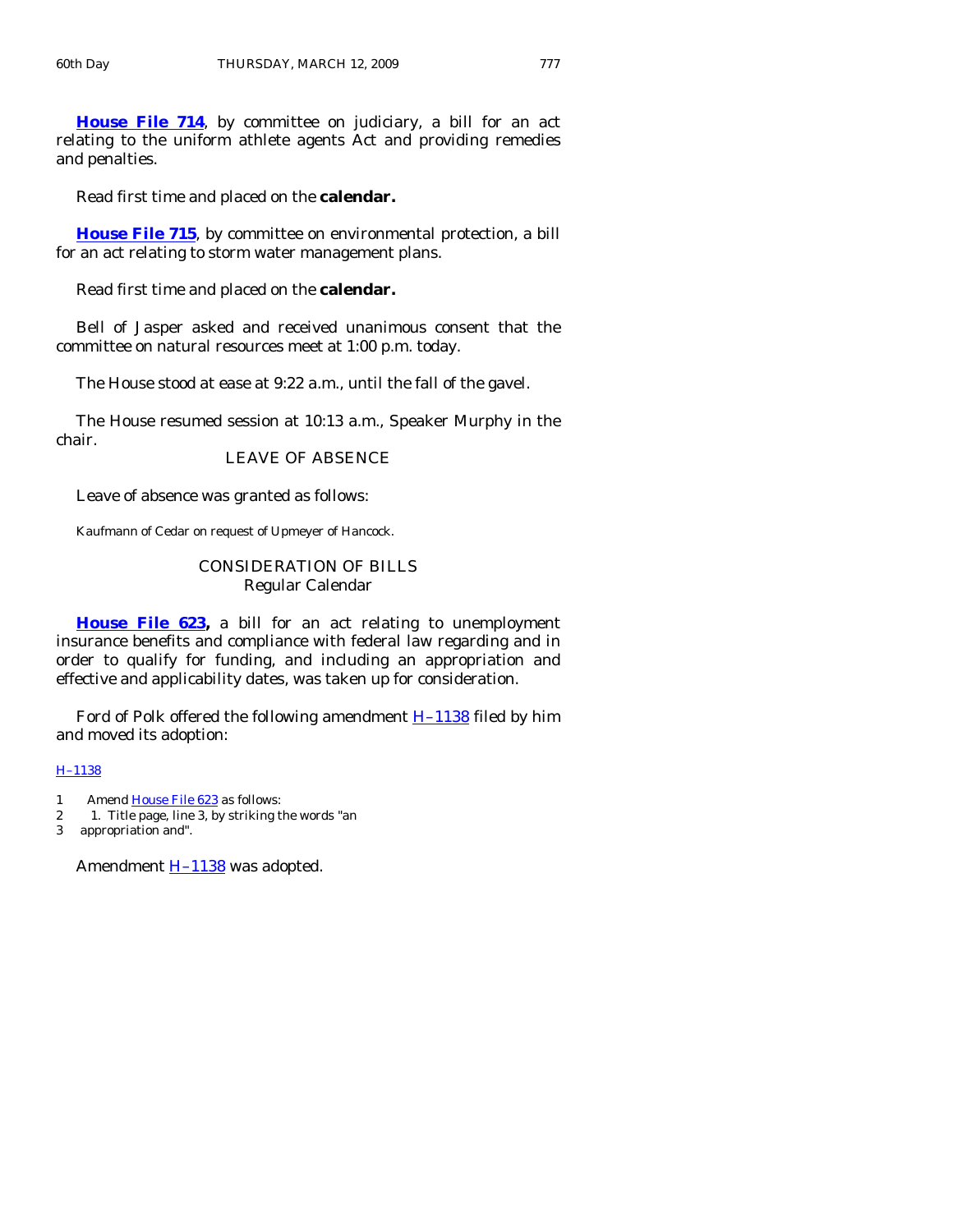# [SENATE FILE 197](http://coolice.legis.state.ia.us/Cool-ICE/default.asp?Category=billinfo&Service=Billbook&frame=1&GA=83&hbill=SF197) SUBSTITUTED FOR [HOUSE FILE 623](http://coolice.legis.state.ia.us/Cool-ICE/default.asp?Category=billinfo&Service=Billbook&frame=1&GA=83&hbill=HF623)

 Ford of Polk asked and received unanimous consent to substitute [Senate File 197](http://coolice.legis.state.ia.us/Cool-ICE/default.asp?Category=billinfo&Service=Billbook&frame=1&GA=83&hbill=SF197) for [House File 623,](http://coolice.legis.state.ia.us/Cool-ICE/default.asp?Category=billinfo&Service=Billbook&frame=1&GA=83&hbill=HF623) placing the following amendments out of order:

Amendment **H-1131** filed by Upmeyer of Hancock on March 10, 2009.

Amendment  $H-1132$  filed by Soderberg of Plymouth on March 10, 2009.

Amendment **H-1134** filed by Horbach of Tama of March 10, 2009.

**[Senate File 197](http://coolice.legis.state.ia.us/Cool-ICE/default.asp?Category=billinfo&Service=Billbook&frame=1&GA=83&hbill=SF197),** a bill for an act relating to unemployment insurance benefits and compliance with federal law regarding and in order to qualify for funding, and including effective and applicability dates, was taken up for consideration.

Upmeyer of Hancock offered the following amendment  $H-1130$ filed by her and moved its adoption:

#### [H–1130](http://coolice.legis.state.ia.us/Cool-ICE/default.asp?Category=billinfo&Service=Billbook&frame=1&GA=83&hbill=H1130)

- 1 Amend **[Senate File 197](http://coolice.legis.state.ia.us/Cool-ICE/default.asp?Category=billinfo&Service=Billbook&frame=1&GA=83&hbill=SF197)**, as passed by the Senate, as
- 2 follows:
- 3 1. Page 3, by inserting after line 11 the
- 4 following:
- 5 " (d) The individual must complete the career
- 6 readiness certificate program through the department
- 7 at the end of the individual's training program.'

Zirkelbach of Jones in the chair at 10:25 a.m.

Speaker Murphy in the chair at 10:27 a.m.

 Roll call was requested by Upmeyer of Hancock and Lukan of Dubuque.

On the question "Shall amendment  $H-1130$  be adopted?" ([S.F. 197\)](http://coolice.legis.state.ia.us/Cool-ICE/default.asp?Category=billinfo&Service=Billbook&frame=1&GA=83&hbill=SF197)

The ayes were, 41:

| <b>Alons</b> | Anderson   |
|--------------|------------|
| Cownie       | De Boef    |
| Drake        | Forristall |

Arnold Baudler

Deyoe Dolecheck Grassley Hagenow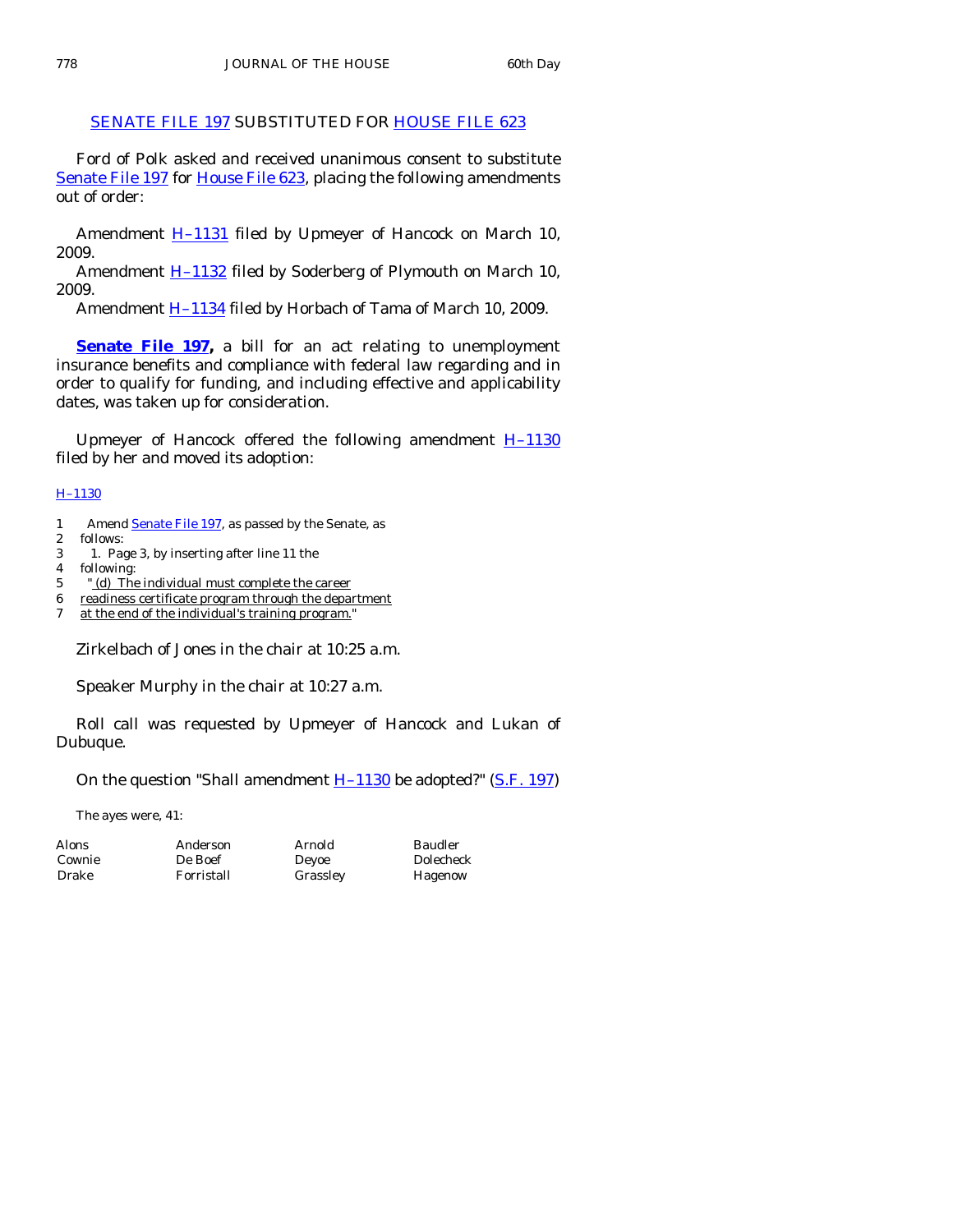| Heaton                             | Helland        | Horbach    | Huseman    |
|------------------------------------|----------------|------------|------------|
| Koester                            | Lukan          | May        | Miller, L. |
| Olson, S.                          | Paulsen        | Pettengill | Raecker    |
| Rayhons                            | Roberts        | Sands      | Schulte    |
| Schultz                            | Soderberg      | Sorenson   | Struyk     |
| Sweeney                            | <b>Tjepkes</b> | Tymeson    | Upmeyer    |
| Van Engelenhoven Wagner<br>Worthan |                | Watts      | Windschitl |

#### The nays were, 56:

| <b>Bailey</b>     | Beard      | Bell         |
|-------------------|------------|--------------|
| Bukta             | Burt       | Cohoon       |
| Ford              | Frevert    | Gaskill      |
| Heddens           | Hunter     | Huser        |
| Jacoby            | Kearns     | Kelley       |
| Kuhn              | Lensing    | Lykam        |
| Mascher           | McCarthy   | <b>Mertz</b> |
| Oldson            | Olson, D.  | Olson, R.    |
| Palmer            | Petersen   | Quirk        |
| Reichert          | Schueller  | Shomshor     |
| Steckman          | Swaim      | Taylor, D.   |
| Thede             | Thomas     | Wendt        |
| Wessel-Kroeschell | Whitaker   | Whitead      |
| Winckler          | Zirkelbach | Mr. Speaker  |
|                   |            | Murphy       |
|                   |            |              |

Absent or not voting, 3:

| Chambers | Kaufmann | Rants |
|----------|----------|-------|
|----------|----------|-------|

Amendment **H-1130** lost.

Soderberg of Plymouth offered the following amendment **H**-1133 filed by him and moved its adoption:

#### [H–1133](http://coolice.legis.state.ia.us/Cool-ICE/default.asp?Category=billinfo&Service=Billbook&frame=1&GA=83&hbill=H1133)

- 1 Amend **[Senate File 197](http://coolice.legis.state.ia.us/Cool-ICE/default.asp?Category=billinfo&Service=Billbook&frame=1&GA=83&hbill=SF197)**, as passed by the Senate, as
- 2 follows:<br>3 1. Pag
- 3 1. Page 3, by inserting after line 11 the
- following:
- 5 " (6) An individual who does not complete the
- 6 training on time or after a subsequent period of time
- 7 to be determined by the director, shall be required to
- 8 make restitution to the fund in the amount of the training extension benefits received by the
- training extension benefits received by the
- 10 individual."
- 11 2. By renumbering as necessary.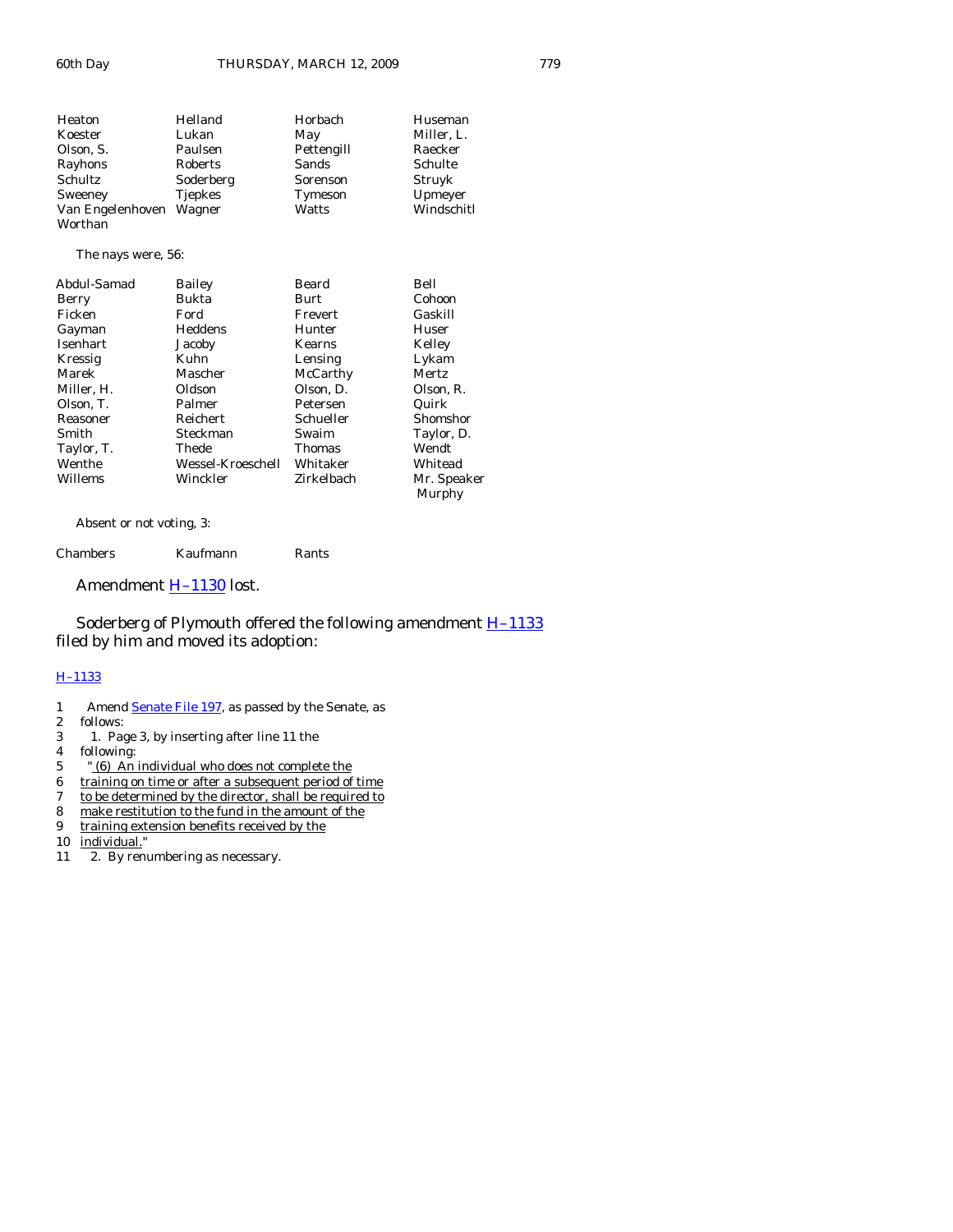Roll call was requested by Soderberg of Plymouth and Hunter of Polk.

# On the question "Shall amendment  $H-1133$  be adopted?" ([S.F. 197\)](http://coolice.legis.state.ia.us/Cool-ICE/default.asp?Category=billinfo&Service=Billbook&frame=1&GA=83&hbill=SF197)

The ayes were, 42:

| <b>Alons</b> | Anderson         | Arnold         | <b>Baudler</b> |
|--------------|------------------|----------------|----------------|
| Cownie       | De Boef          | Deyoe          | Dolecheck      |
| Drake        | Forristall       | Grassley       | Hagenow        |
| Heaton       | Helland          | Horbach        | Huseman        |
| Koester      | Lensing          | Lukan          | May            |
| Miller, L.   | Olson, S.        | Paulsen        | Pettengill     |
| Raecker      | Rayhons          | Roberts        | Sands          |
| Schulte      | Schultz          | Soderberg      | Sorenson       |
| Struyk       | Sweeney          | <b>Tjepkes</b> | Tymeson        |
| Upmeyer      | Van Engelenhoven | Wagner         | Watts          |
| Windschitl   | Worthan          |                |                |

The nays were, 55:

| Abdul-Samad       | Bailey        | Beard       | Bell       |
|-------------------|---------------|-------------|------------|
| Berry             | Bukta         | Burt        | Cohoon     |
| Ficken            | Ford          | Frevert     | Gaskill    |
| Gayman            | Heddens       | Hunter      | Huser      |
| Isenhart          | Jacoby        | Kearns      | Kelley     |
| Kressig           | Kuhn          | Lykam       | Marek      |
| Mascher           | McCarthy      | Mertz       | Miller, H. |
| Oldson            | Olson, D.     | Olson, R.   | Olson, T.  |
| Palmer            | Petersen      | Quirk       | Reasoner   |
| <b>Reichert</b>   | Schueller     | Shomshor    | Smith      |
| Steckman          | Swaim         | Taylor, D.  | Taylor, T. |
| Thede             | <b>Thomas</b> | Wendt       | Wenthe     |
| Wessel-Kroeschell | Whitaker      | Whitead     | Willems    |
| Winckler          | Zirkelbach    | Mr. Speaker |            |
|                   |               | Murphy      |            |

Absent or not voting, 3:

| Chambers | Kaufmann | Rants |
|----------|----------|-------|
|----------|----------|-------|

Amendment **H-1133** lost.

Horbach of Tama offered the following amendment **H-1135** filed by him and moved its adoption:

# [H–1135](http://coolice.legis.state.ia.us/Cool-ICE/default.asp?Category=billinfo&Service=Billbook&frame=1&GA=83&hbill=H1135)

- 1 Amend [Senate File 197](http://coolice.legis.state.ia.us/Cool-ICE/default.asp?Category=billinfo&Service=Billbook&frame=1&GA=83&hbill=SF197), as amended by the Senate, as 2 follows:
- 
- 2 follows:<br>3 1. Pag 3 1. Page 7, by inserting after line 21 the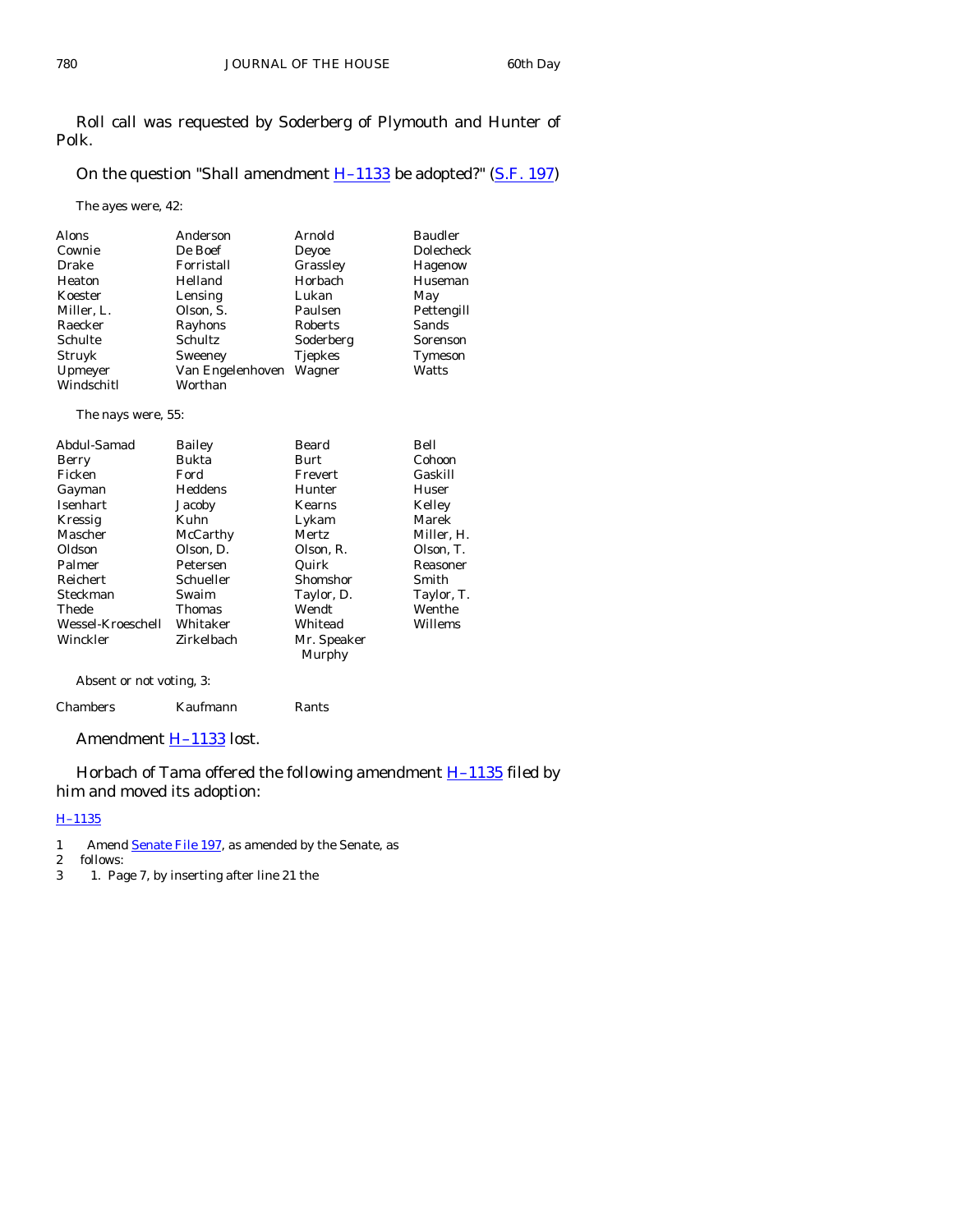- 4 following:
- 5 "Sec...." ALTERNATIVE FUNDING. After two years
- 6 from the effective date of this Act or after a total<br>7 of seventy-one million dollars received from the
- of seventy-one million dollars received from the
- 8 federal government pursuant to section 903 of the
- 9 federal Social Security Act is expended as a result of
- 10 the enactment of this Act, whichever happens later,
- 11 the state shall fund the benefit obligations initially
- 12 created in this Act from a source other than the
- 13 unemployment compensation trust fund."
- 14 2. By renumbering as necessary.

Roll call was requested by Horbach of Tama and Alons of Sioux.

On the question "Shall amendment  $H-1135$  be adopted?" ([S.F. 197\)](http://coolice.legis.state.ia.us/Cool-ICE/default.asp?Category=billinfo&Service=Billbook&frame=1&GA=83&hbill=SF197)

The ayes were, 42:

| Alons        | Anderson         | Arnold         | <b>Baudler</b> |
|--------------|------------------|----------------|----------------|
| Cownie       | De Boef          | Deyoe          | Dolecheck      |
| Drake        | Forristall       | Grassley       | Hagenow        |
| Heaton       | Helland          | Horbach        | Huseman        |
| Huser        | Koester          | Lukan          | May            |
| <b>Mertz</b> | Miller, L.       | Olson, S.      | Pettengill     |
| Raecker      | Rayhons          | Roberts        | Sands          |
| Schulte      | Schultz          | Soderberg      | Sorenson       |
| Struyk       | Sweeney          | <b>Tiepkes</b> | Tymeson        |
| Upmeyer      | Van Engelenhoven | Wagner         | Watts          |
| Windschitl   | Worthan          |                |                |

The nays were, 54:

| Bailey        | Beard      | Bell              |
|---------------|------------|-------------------|
| Bukta         | Burt       | Cohoon            |
| Ford          | Frevert    | Gaskill           |
| Heddens       | Hunter     | Isenhart          |
| <b>Kearns</b> | Kelley     | Kressig           |
| Lensing       | Lykam      | Marek             |
| McCarthy      | Miller, H. | Oldson            |
| Olson, R.     | Olson, T.  | Palmer            |
| Quirk         | Reasoner   | Reichert          |
| Shomshor      | Smith      | Steckman          |
| Taylor, D.    | Taylor, T. | Thede             |
| Wendt         | Wenthe     | Wessel-Kroeschell |
| Whitead       | Willems    | Winckler          |
| Mr. Speaker   |            |                   |
| Murphy        |            |                   |
|               |            |                   |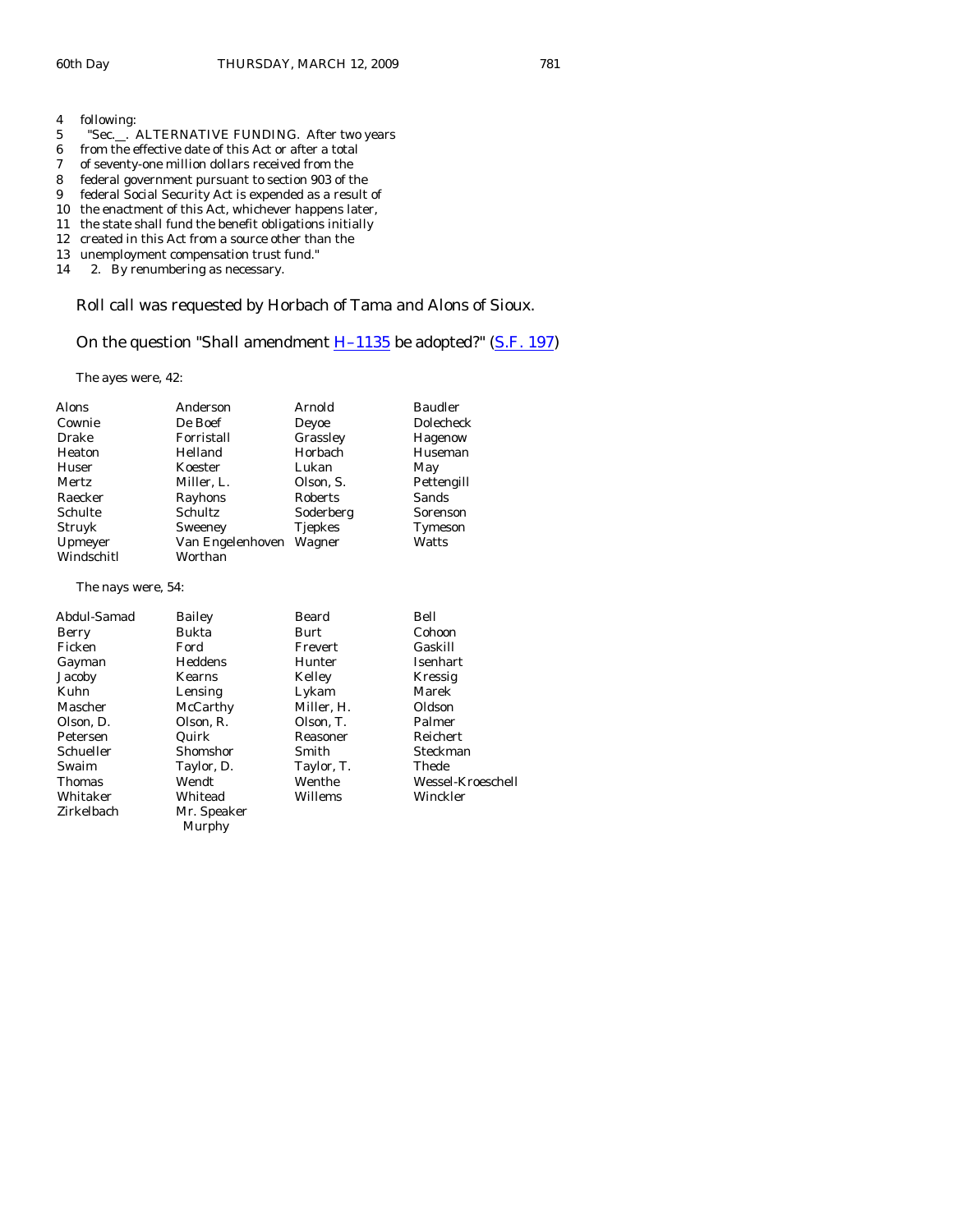Absent or not voting, 4:

Chambers Kaufmann Paulsen Rants

Amendment [H–1135](http://coolice.legis.state.ia.us/Cool-ICE/default.asp?Category=billinfo&Service=Billbook&frame=1&GA=83&hbill=H1135) lost.

# RULE 32 INVOKED

 Raecker of Polk rose on a point of order invoking Rule 32, relating to an appropriation in [Senate File 197.](http://coolice.legis.state.ia.us/Cool-ICE/default.asp?Category=billinfo&Service=Billbook&frame=1&GA=83&hbill=SF197)

The Speaker ruled the point well taken and [Senate File 197](http://coolice.legis.state.ia.us/Cool-ICE/default.asp?Category=billinfo&Service=Billbook&frame=1&GA=83&hbill=SF197) was sent to the committee on appropriations.

# RULE 57 SUSPENDED

 McCarthy of Polk asked and received unanimous consent to suspend Rule 57, relating to committee notice and agenda, for the committee on appropriations to meet immediately.

The House stood at ease at 11:03 a.m., until the fall of the gavel.

 The House resumed session at 11:58 a.m., Speaker Murphy in the chair.

# MESSAGES FROM THE SENATE

The following messages were received from the Senate:

 Mr. Speaker: I am directed to inform your honorable body that the Senate has on March 12, 2009, passed the following bill in which the concurrence of the House is asked:

[Senate File 374,](http://coolice.legis.state.ia.us/Cool-ICE/default.asp?Category=billinfo&Service=Billbook&frame=1&GA=83&hbill=SF374) a bill for an act concerning restrictions on the resale and use of motor vehicle operating records furnished by the department of transportation and making a penalty applicable.

 Also: That the Senate has on March 12, 2009, passed the following bill in which the concurrence of the House is asked: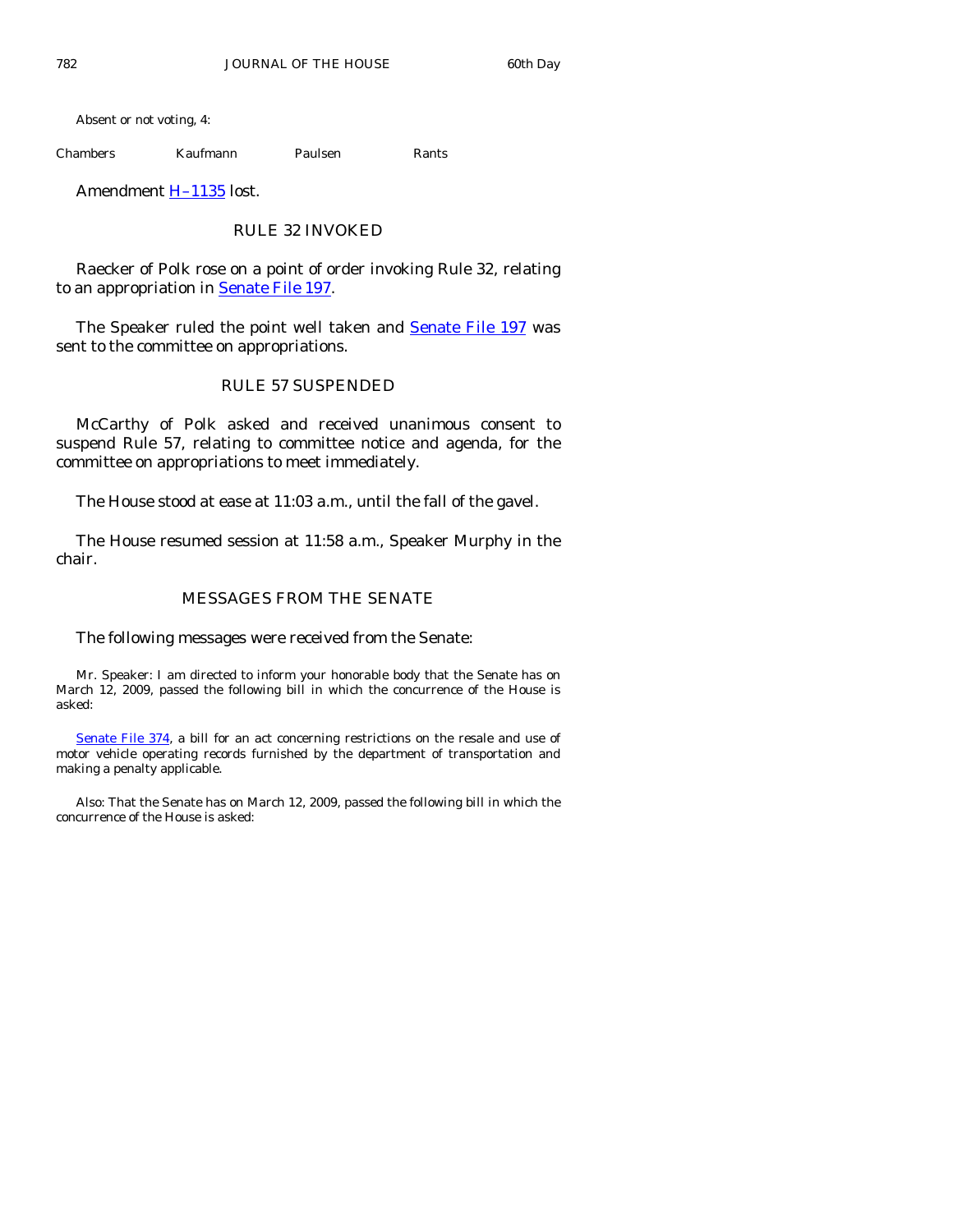[Senate File 377](http://coolice.legis.state.ia.us/Cool-ICE/default.asp?Category=billinfo&Service=Billbook&frame=1&GA=83&hbill=SF377), a bill for an act relating to the prescription drug donation repository program.

MICHAEL E. MARSHALL, Secretary

#### COMMITTEE RECOMMENDATION

 MR. SPEAKER: The Chief Clerk of the House respectfully reports that the following committee recommendation has been received and is on file in the office of the Chief Clerk.

# MARK W. BRANDSGARD Chief Clerk of the House

#### COMMITTEE ON APPROPRIATIONS

**[Senate File 197](http://coolice.legis.state.ia.us/Cool-ICE/default.asp?Category=billinfo&Service=Billbook&frame=1&GA=83&hbill=SF197)**, a bill for an act relating to unemployment insurance benefits and compliance with federal law regarding and in order to qualify for funding, and including effective and applicability dates.

Fiscal Note is not required.

Recommended: **Do Pass** March 12, 2009.

 McCarthy of Polk asked and received unanimous consent to resume consideration of [Senate File 197](http://coolice.legis.state.ia.us/Cool-ICE/default.asp?Category=billinfo&Service=Billbook&frame=1&GA=83&hbill=SF197).

#### Appropriations Calendar

**[Senate File 197](http://coolice.legis.state.ia.us/Cool-ICE/default.asp?Category=billinfo&Service=Billbook&frame=1&GA=83&hbill=SF197),** a bill for an act relating to unemployment insurance benefits and compliance with federal law regarding and in order to qualify for funding, and including effective and applicability dates, was taken up for consideration.

 Ford of Polk moved that the bill be read a last time now and placed upon its passage which motion prevailed and the bill was read a last time.

On the question "Shall the bill pass?" [\(S.F. 197](http://coolice.legis.state.ia.us/Cool-ICE/default.asp?Category=billinfo&Service=Billbook&frame=1&GA=83&hbill=SF197))

The ayes were, 84:

| Abdul-Samad | Anderson | Arnold | Bailey |
|-------------|----------|--------|--------|
| Baudler     | Beard    | Bell   | Berry  |
| Bukta       | Burt     | Cohoon | Deyoe  |
| Dolecheck   | Drake    | Ficken | Ford   |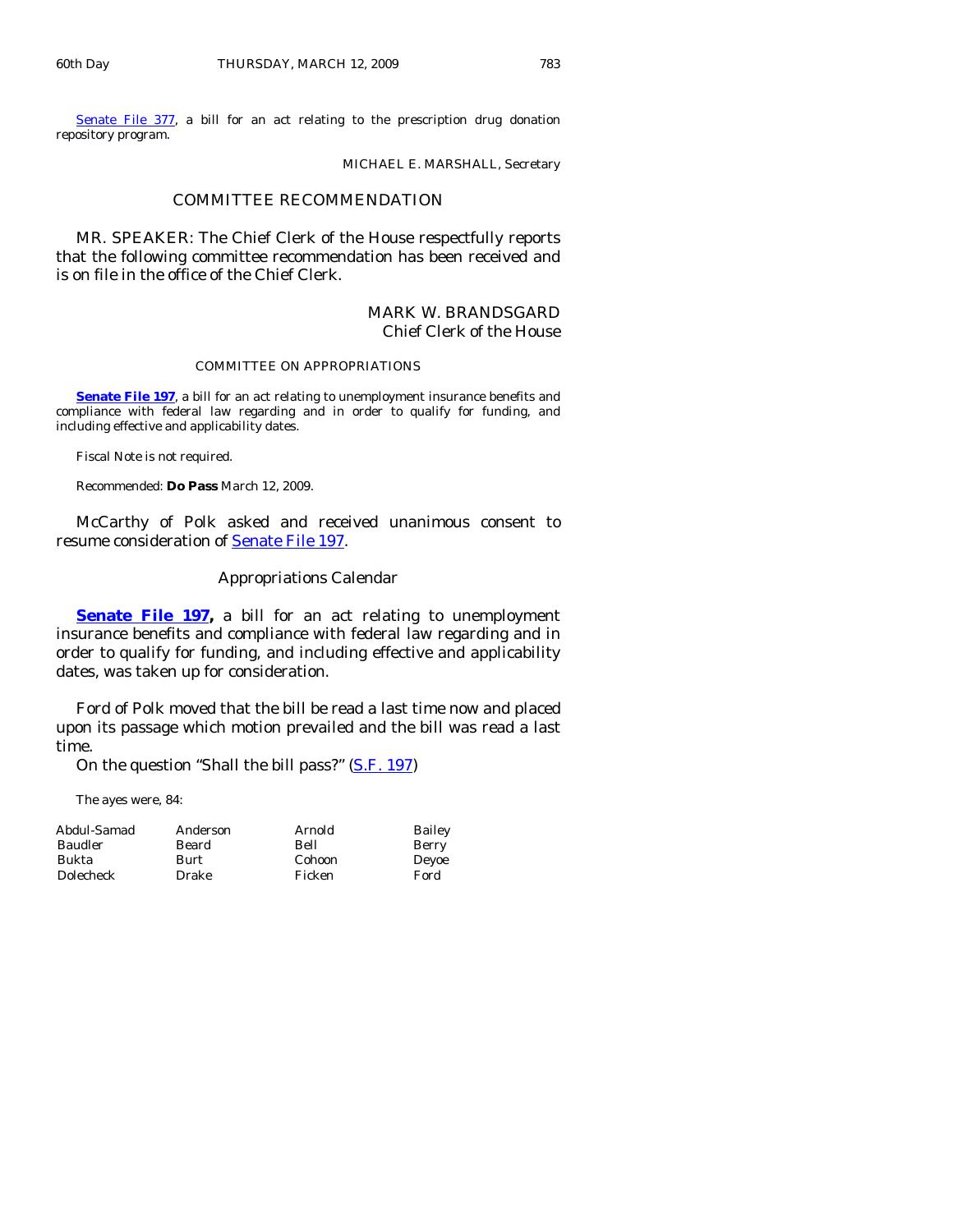| Frevert    | Gaskill           | Gayman         | Grassley              |
|------------|-------------------|----------------|-----------------------|
| Hagenow    | Heaton            | Heddens        | Horbach               |
| Hunter     | Huseman           | Huser          | Isenhart              |
| Jacoby     | Kearns            | Kelley         | Koester               |
| Kressig    | Kuhn              | Lensing        | Lykam                 |
| Marek      | Mascher           | McCarthy       | Mertz                 |
| Miller, H. | Miller, L.        | Oldson         | Olson, D.             |
| Olson, R.  | Olson, S.         | Olson, T.      | Palmer                |
| Paulsen    | Petersen          | Pettengill     | Quirk                 |
| Rayhons    | Reasoner          | Reichert       | <b>Roberts</b>        |
| Schueller  | Schulte           | Shomshor       | Smith                 |
| Soderberg  | Sorenson          | Steckman       | Struyk                |
| Swaim      | Sweeney           | Taylor, D.     | Taylor, T.            |
| Thede      | Thomas            | <b>Tjepkes</b> | Tymeson               |
| Upmeyer    | Van Engelenhoven  | Wagner         | Wendt                 |
| Wenthe     | Wessel-Kroeschell | Whitaker       | Whitead               |
| Willems    | Winckler          | Zirkelbach     | Mr. Speaker<br>Murphy |
|            |                   |                |                       |

The nays were, 13:

| Alons   | Cownie   | De Boef | Forristall |
|---------|----------|---------|------------|
| Helland | Lukan    | May     | Raecker    |
| Sands   | Schultz. | Watts   | Windschitl |
| Worthan |          |         |            |

Absent or not voting, 3:

Chambers Kaufmann Rants

 The bill having received a constitutional majority was declared to have passed the House and the title was agreed to.

## Regular Calendar

**[House File 618](http://coolice.legis.state.ia.us/Cool-ICE/default.asp?Category=billinfo&Service=Billbook&frame=1&GA=83&hbill=HF618),** a bill for an act relating to the duties of the labor commissioner pursuant to wage payment collection and child labor law enforcement, and providing penalties, was taken up for consideration.

 T. Taylor of Linn moved that the bill be read a last time now and placed upon its passage which motion prevailed and the bill was read a last time.

On the question "Shall the bill pass?" [\(H.F. 618](http://coolice.legis.state.ia.us/Cool-ICE/default.asp?Category=billinfo&Service=Billbook&frame=1&GA=83&hbill=HF618))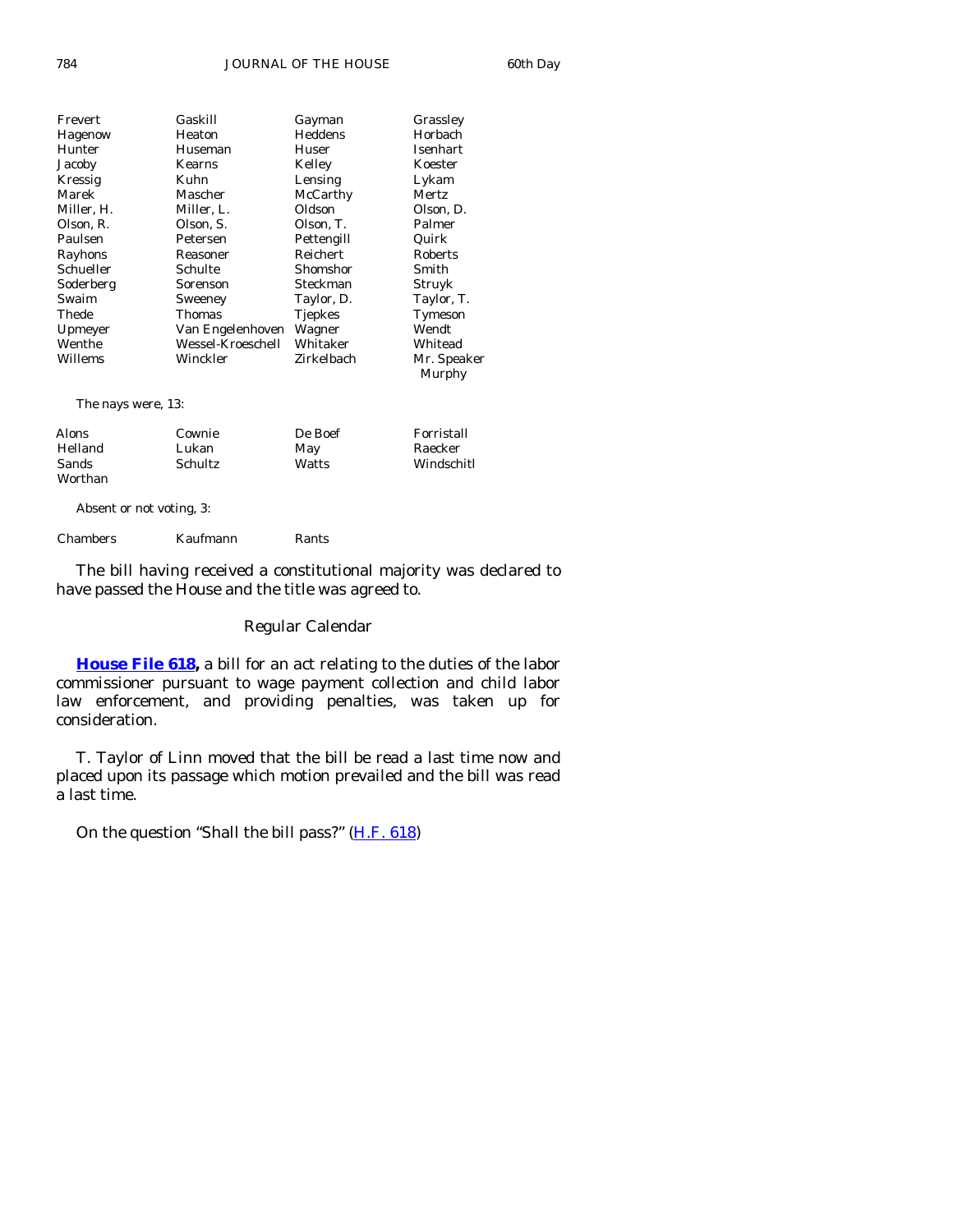#### The ayes were, 97:

| Abdul-Samad       | Alons          | Anderson  | Arnold           |
|-------------------|----------------|-----------|------------------|
| Bailey            | <b>Baudler</b> | Beard     | Bell             |
| Berry             | Bukta          | Burt      | Cohoon           |
| Cownie            | De Boef        | Deyoe     | <b>Dolecheck</b> |
| Drake             | Ficken         | Ford      | Forristall       |
| Frevert           | Gaskill        | Gayman    | Grassley         |
| Hagenow           | Heaton         | Heddens   | Helland          |
| Horbach           | Hunter         | Huseman   | Huser            |
| Isenhart          | Jacoby         | Kearns    | Kelley           |
| Koester           | Kressig        | Kuhn      | Lensing          |
| Lukan             | Lykam          | Marek     | Mascher          |
| May               | McCarthy       | Mertz     | Miller, H.       |
| Miller, L.        | Oldson         | Olson, D. | Olson, R.        |
| Olson, S.         | Olson, T.      | Palmer    | Paulsen          |
| Petersen          | Pettengill     | Quirk     | Raecker          |
| Rayhons           | Reasoner       | Reichert  | Roberts          |
| Sands             | Schueller      | Schulte   | Schultz          |
| Shomshor          | Smith          | Soderberg | Sorenson         |
| Steckman          | Struyk         | Swaim     | Sweeney          |
| Taylor, D.        | Taylor, T.     | Thede     | Thomas           |
| Tjepkes           | Tymeson        | Upmeyer   | Van Engelenhoven |
| Wagner            | Watts          | Wendt     | Wenthe           |
| Wessel-Kroeschell | Whitaker       | Whitead   | Willems          |
| Winckler          | Windschitl     | Worthan   | Zirkelbach       |
| Mr. Speaker       |                |           |                  |
| Murphy            |                |           |                  |

The nays were, none.

Absent or not voting and 3:

Chambers Kaufmann Rants

 The bill having received a constitutional majority was declared to have passed the House and the title was agreed to.

# [HOUSE FILE 623](http://coolice.legis.state.ia.us/Cool-ICE/default.asp?Category=billinfo&Service=Billbook&frame=1&GA=83&hbill=HF623) WITHDRAWN

 Ford of Polk asked and received unanimous consent to withdraw [House File 623](http://coolice.legis.state.ia.us/Cool-ICE/default.asp?Category=billinfo&Service=Billbook&frame=1&GA=83&hbill=HF623) from further consideration by the House.

# IMMEDIATE MESSAGES

 McCarthy of Polk asked and received unanimous consent that the following bills be immediately messaged to the Senate: **[House File](http://coolice.legis.state.ia.us/Cool-ICE/default.asp?Category=billinfo&Service=Billbook&frame=1&GA=83&hbill=HF618) [618](http://coolice.legis.state.ia.us/Cool-ICE/default.asp?Category=billinfo&Service=Billbook&frame=1&GA=83&hbill=HF618)** and **[Senate File 197.](http://coolice.legis.state.ia.us/Cool-ICE/default.asp?Category=billinfo&Service=Billbook&frame=1&GA=83&hbill=SF197)**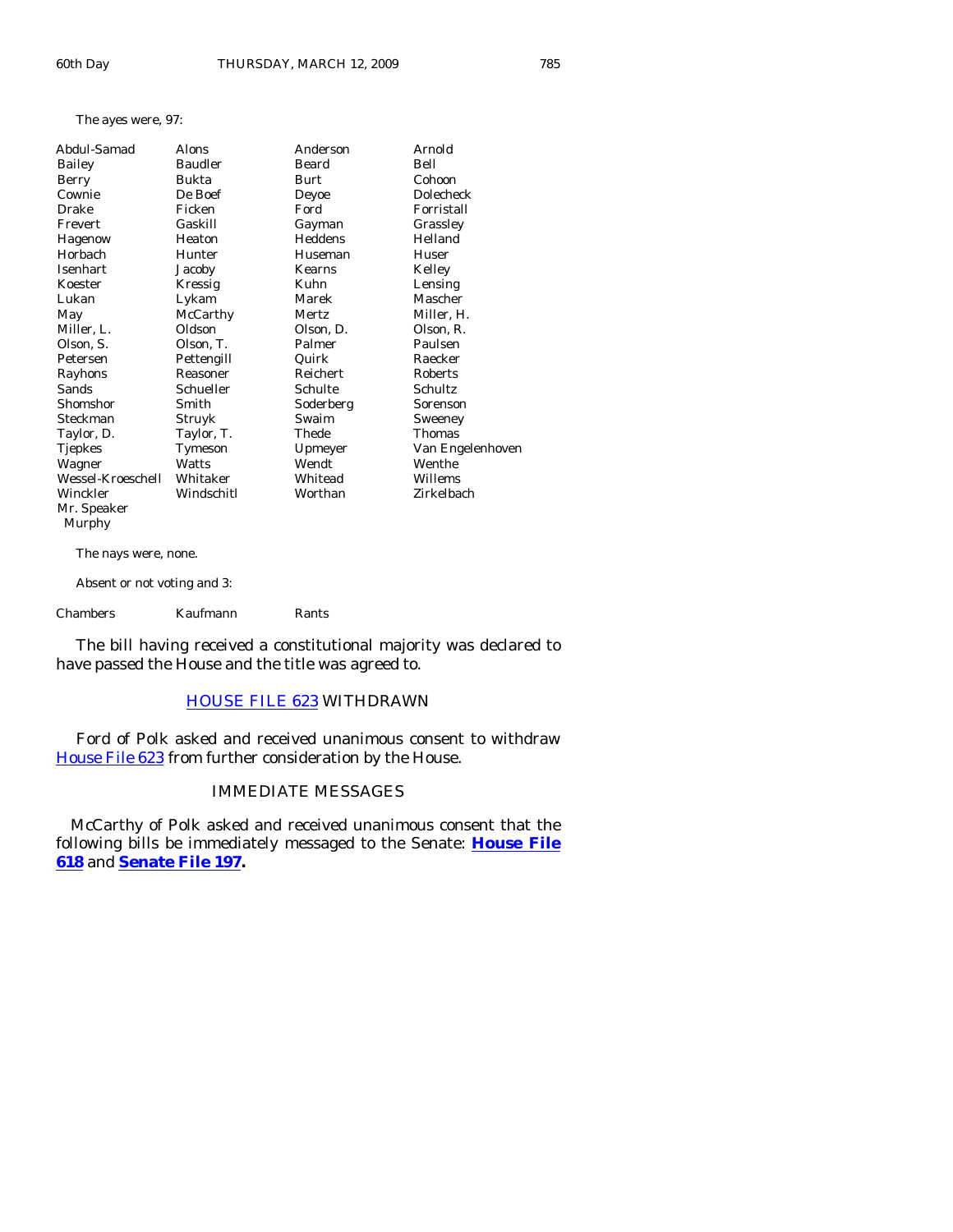# [HOUSE FILE 647](http://coolice.legis.state.ia.us/Cool-ICE/default.asp?Category=billinfo&Service=Billbook&frame=1&GA=83&hbill=HF647) REREFERRED

The Speaker announced that [House File 647,](http://coolice.legis.state.ia.us/Cool-ICE/default.asp?Category=billinfo&Service=Billbook&frame=1&GA=83&hbill=HF647) previously referred to committee on **education** was rereferred to committee on **appropriations**.

# BILLS ENROLLED, SIGNED AND SENT TO GOVERNOR

The Chief Clerk of the House submitted the following report:

 Mr. Speaker: The Chief Clerk of the House respectfully reports that the following bills have been examined and found correctly enrolled, signed by the Speaker of the House and the President of the Senate, and presented to the Governor for his approval on this 12th day of March, 2009: House Files 233 and 256.

# MARK W. BRANDSGARD Chief Clerk of the House

Report adopted.

# CERTIFICATES OF RECOGNITION

 MR. SPEAKER: The Chief Clerk of the House respectfully reports that certificates of recognition have been issued as follows.

# MARK W. BRANDSGARD Chief Clerk of the House

- 2009\2643 Mathew Mallet, Salix For attaining the rank of Eagle Scout, the highest rank in the Boy Scouts of America.
- 2009\2644 Matthew Newman, Salix For attaining the rank of Eagle Scout, the highest rank in the Boy Scouts of America
- 2009\2645 Ronald L. and Kathleen C. Stonehocker, Earlham For celebrating their 50<sup>th</sup> wedding anniversary.
- $2009\backslash2646$  Joe Vander Beek, Sully For celebrating his 80<sup>th</sup> birthday.
- 2009\2647 Vivian Vander Pol, Lynnville For celebrating her 85th birthday.
- 2009\2648 Stephen Molitor, Gilman For being named a University of Iowa Presidential Scholar.
- 2009\2649 Laura Dawson, Clinton For being named to the All Iowa Academic Team.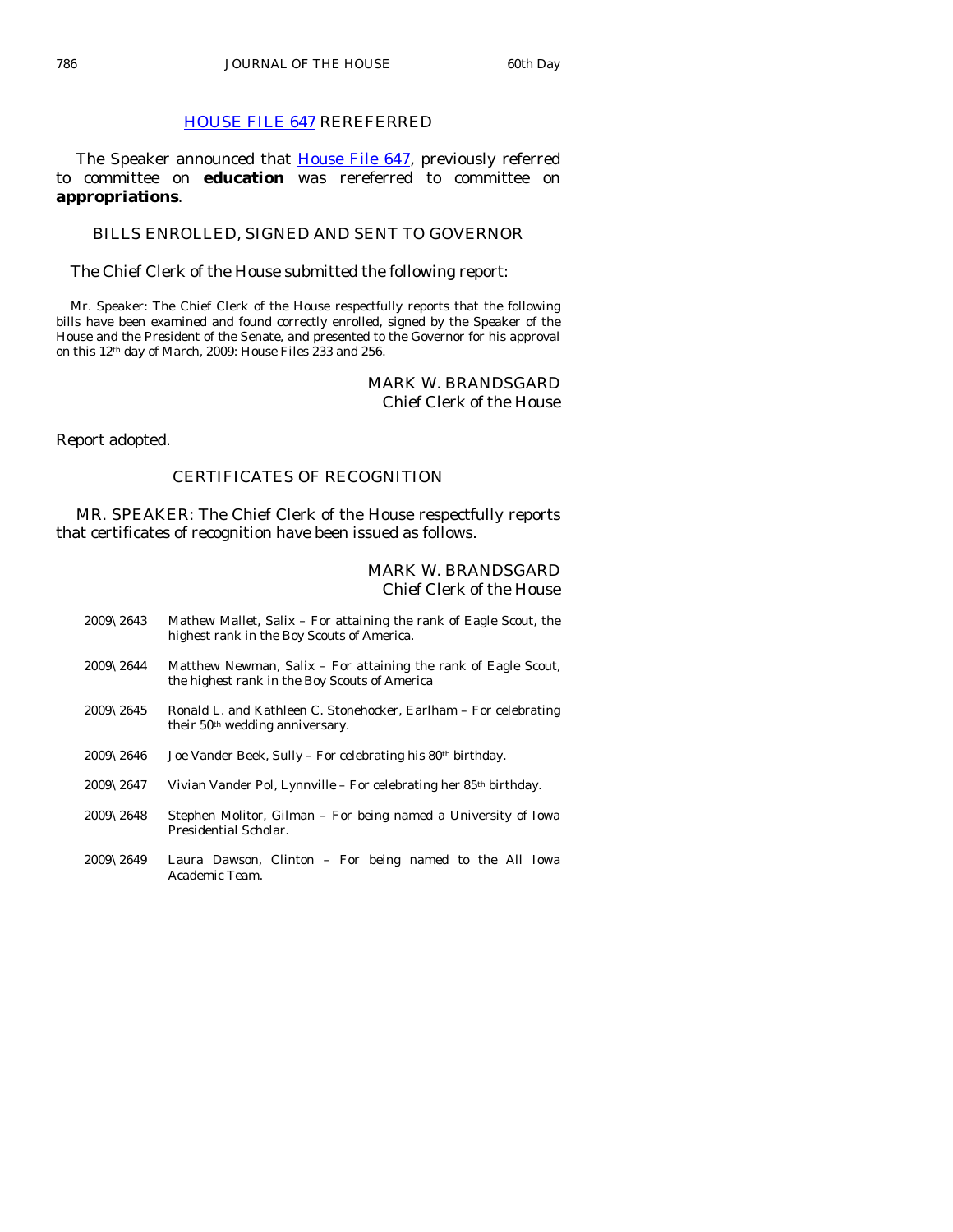| $2009\backslash 2650$ | Holly Ricca, Clinton – For being named to the All Iowa Academic |  |
|-----------------------|-----------------------------------------------------------------|--|
|                       | Team.                                                           |  |

- 2009\2651 IKM-Manning Wolves Girls Basketball Team Coach Gene Rasmussen, Assistant Coaches Joy Gross and Cory McCartville, IKM-Manning Community Schools – For winning the 2009 Class 2A Girls State Basketball Championship.
- 2009\2652 Bradley Young, Eldora For attaining the rank of Eagle Scout, the highest rank in the Boy Scouts of America
- 2009\2653 Brady Young, Eldora For attaining the rank of Eagle Scout, the highest rank in the Boy Scouts of America
- $2009\sqrt{2654}$  Travis Jeske, New Providence For attaining the rank of Eagle Scout, the highest rank in the Boy Scouts of America
- 2009\2655 AGWSR Cougars Girls Basketball Team Coach Bruce Dall Assistant Coaches Dan Karsjens, Mike Viet, Rhandi Deters and Angie Risius, AGWSR Community Schools – For Winning the 2009 Class 1A Basketball Championship.
- 2009\2656 Joe Atwell, Panora For receiving  $2<sup>nd</sup>$  place in the 145 lb. weight class in the Class 1-A Division of the 2009 State Wrestling Tournament.
- 2009\2657 Blake Faucher, Greenfield For receiving  $2<sup>nd</sup>$  place in the 160 lb. weight class in the Class 1-A Division of the 2009 State Wrestling Tournament.

#### SUBCOMMITTEE ASSIGNMENTS

#### **[House File 642](http://coolice.legis.state.ia.us/Cool-ICE/default.asp?Category=billinfo&Service=Billbook&frame=1&GA=83&hbill=HF642)**

Judiciary: Wessel-Kroeschell, Chair; Lensing and Schultz.

#### **[House File 643](http://coolice.legis.state.ia.us/Cool-ICE/default.asp?Category=billinfo&Service=Billbook&frame=1&GA=83&hbill=HF643)**

Judiciary: T. Olson, Chair; Baudler and Lensing.

#### **[House File 649](http://coolice.legis.state.ia.us/Cool-ICE/default.asp?Category=billinfo&Service=Billbook&frame=1&GA=83&hbill=HF649)**

Judiciary: Wessel-Kroeschell, Chair; Smith and Struyk.

#### **[House File 655](http://coolice.legis.state.ia.us/Cool-ICE/default.asp?Category=billinfo&Service=Billbook&frame=1&GA=83&hbill=HF655)**

Veterans Affairs: Zirkelbach, Chair; Whitead and Windschitl.

#### **[House File 660](http://coolice.legis.state.ia.us/Cool-ICE/default.asp?Category=billinfo&Service=Billbook&frame=1&GA=83&hbill=HF660)**

Judiciary: R. Olson, Chair; Helland and Willems.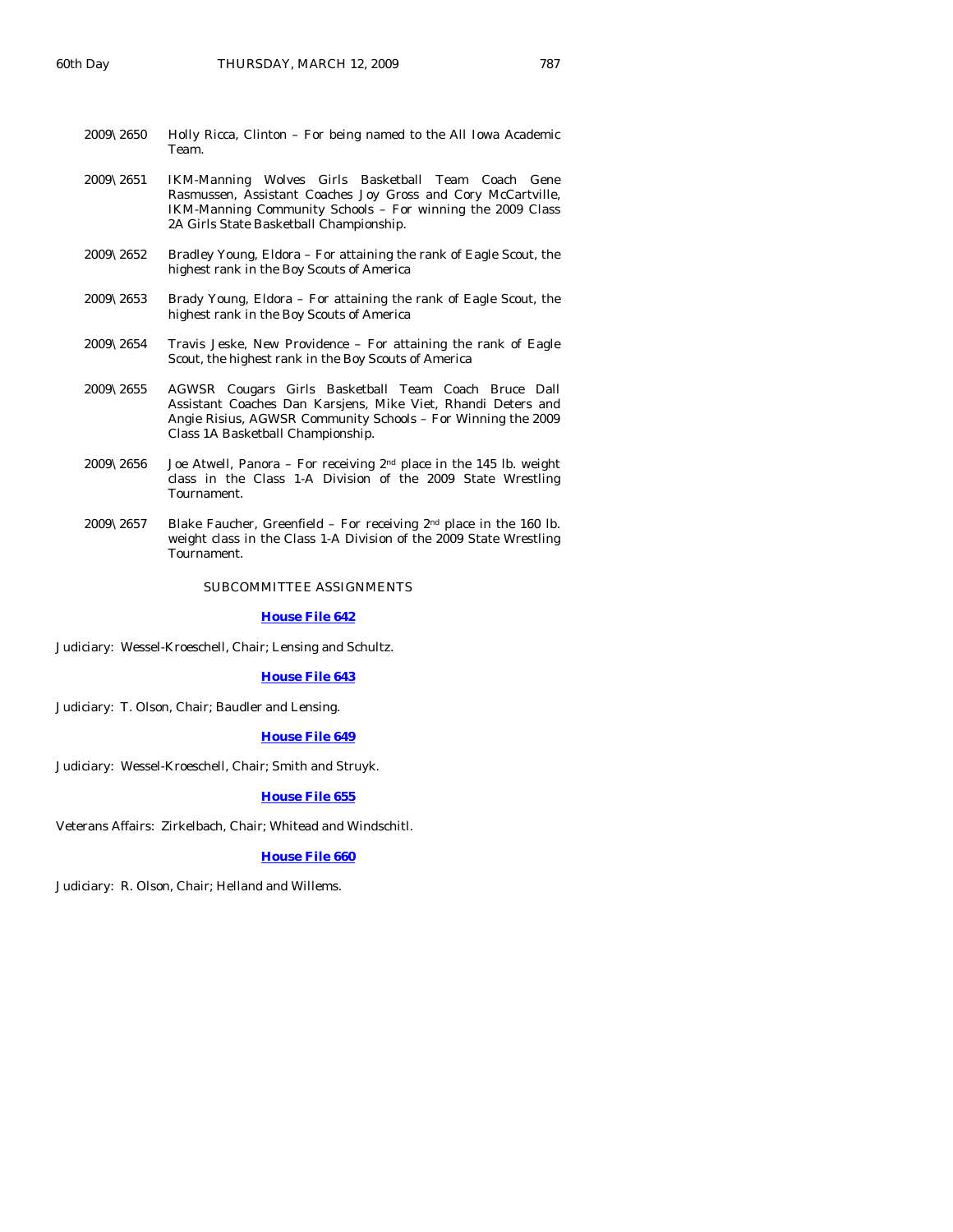# **[House File 662](http://coolice.legis.state.ia.us/Cool-ICE/default.asp?Category=billinfo&Service=Billbook&frame=1&GA=83&hbill=HF662)**

Judiciary: Smith, Chair; Kaufmann and Willems.

### **[House File 663](http://coolice.legis.state.ia.us/Cool-ICE/default.asp?Category=billinfo&Service=Billbook&frame=1&GA=83&hbill=HF663)**

Judiciary: Palmer, Chair; Kaufmann and Willems.

### **[House File 664](http://coolice.legis.state.ia.us/Cool-ICE/default.asp?Category=billinfo&Service=Billbook&frame=1&GA=83&hbill=HF664)**

Judiciary: R. Olson, Chair; Baudler and Wessel-Kroeschell.

### **[House File 679](http://coolice.legis.state.ia.us/Cool-ICE/default.asp?Category=billinfo&Service=Billbook&frame=1&GA=83&hbill=HF679)**

Economic Growth: Bailey, Chair; Anderson and Thede.

#### **[House File 696](http://coolice.legis.state.ia.us/Cool-ICE/default.asp?Category=billinfo&Service=Billbook&frame=1&GA=83&hbill=HF696)**

Public Safety: Whitead, Chair; Lukan and Whitaker.

# **[Senate File 236](http://coolice.legis.state.ia.us/Cool-ICE/default.asp?Category=billinfo&Service=Billbook&frame=1&GA=83&hbill=SF236)**

Human Resources: Heddens, Chair; Hunter and L. Miller.

#### **[Senate File 285](http://coolice.legis.state.ia.us/Cool-ICE/default.asp?Category=billinfo&Service=Billbook&frame=1&GA=83&hbill=SF285)**

Judiciary: Palmer, Chair; Schulte and Smith.

# **[Senate File 320](http://coolice.legis.state.ia.us/Cool-ICE/default.asp?Category=billinfo&Service=Billbook&frame=1&GA=83&hbill=SF320)**

Judiciary: Ford, Chair; Kaufmann and Willems.

# HOUSE STUDY BILL COMMITTEE ASSIGNMENTS

# **[H.S.B. 271](http://coolice.legis.state.ia.us/Cool-ICE/default.asp?Category=billinfo&Service=Billbook&frame=1&GA=83&hbill=HSB271) Rebuild Iowa and Disaster Recovery**

Relating to natural disaster recovery, including by supporting projects and programs relating to persons and property affected by natural disaster or to prevent or mitigate the effects of a future natural disaster, and providing appropriations.

# **[H.S.B. 272](http://coolice.legis.state.ia.us/Cool-ICE/default.asp?Category=billinfo&Service=Billbook&frame=1&GA=83&hbill=HSB272) Ways and Means**

Excluding from the computation of net income capital gains realized from the sale of all or substantially all of the equity interests in certain businesses and including a retroactive applicability date provision.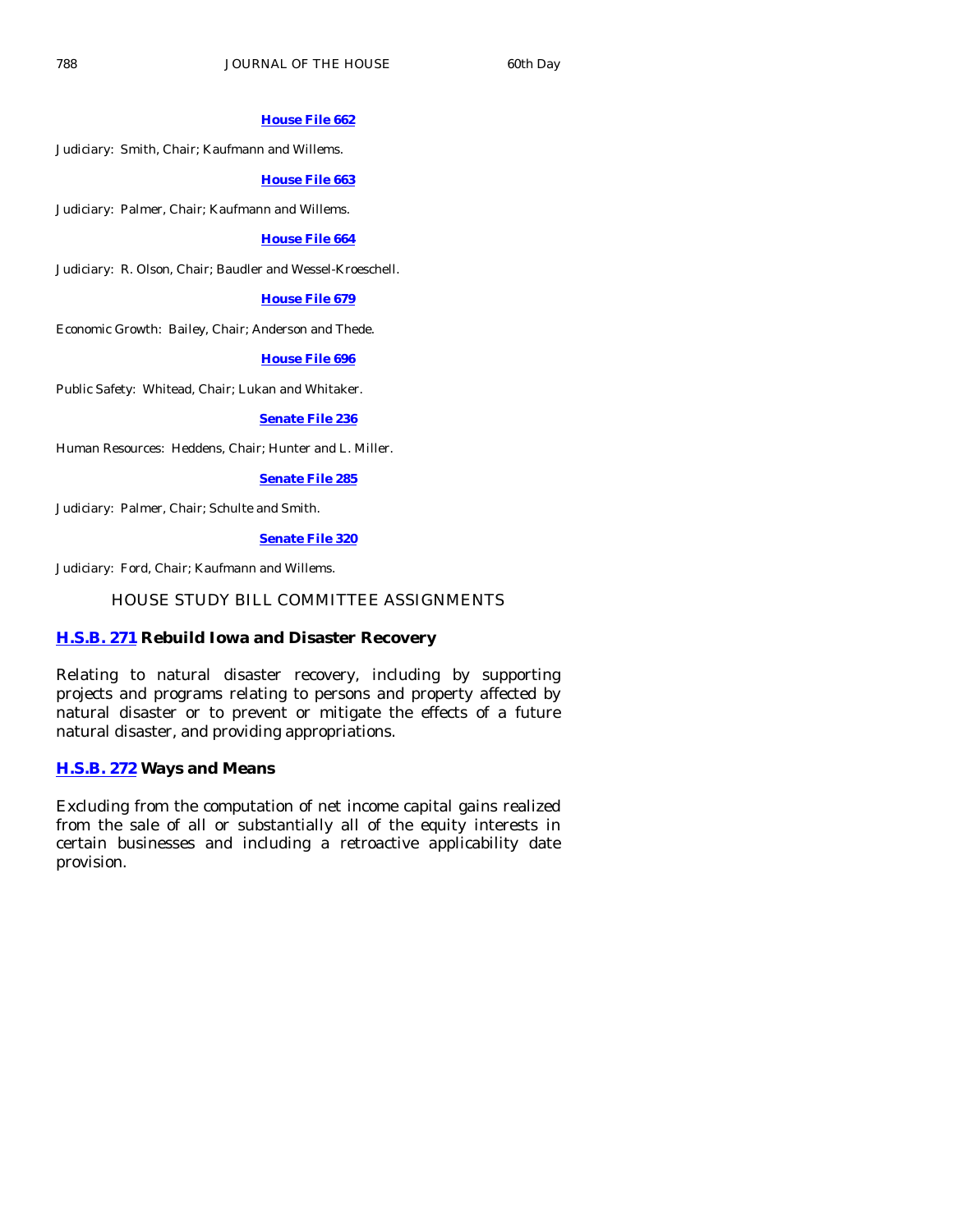# **[H.S.B. 273](http://coolice.legis.state.ia.us/Cool-ICE/default.asp?Category=billinfo&Service=Billbook&frame=1&GA=83&hbill=HSB273) Ways and Means**

Relating to the forest reservation property tax exemption and including effective and applicability date provisions.

# COMMITTEE RECOMMENDATIONS

 MR. SPEAKER: The Chief Clerk of the House respectfully reports that the following committee recommendations have been received and are on file in the office of the Chief Clerk.

# MARK W. BRANDSGARD Chief Clerk of the House

#### COMMITTEE ON AGRICULTURE

**Committee Bill** (Formerly [House File 445](http://coolice.legis.state.ia.us/Cool-ICE/default.asp?Category=billinfo&Service=Billbook&frame=1&GA=83&hbill=HF445)), relating to biodiesel fuel, by providing for labeling requirements, and providing for the extension of a tax credit.

Fiscal Note is not required.

Recommended **Amend and Do Pass** March 11, 2009.

**Committee Bill** (Formerly *[House File 574](http://coolice.legis.state.ia.us/Cool-ICE/default.asp?Category=billinfo&Service=Billbook&frame=1&GA=83&hbill=HF574)*), regulating animal feeding operations, making penalties applicable, and providing for penalties.

Fiscal Note is not required.

Recommended **Amend and Do Pass** March 11, 2009.

**Committee Bill** (Formerly [House File 606](http://coolice.legis.state.ia.us/Cool-ICE/default.asp?Category=billinfo&Service=Billbook&frame=1&GA=83&hbill=HF606)), relating to administrative costs to support the watershed improvement review board.

Fiscal Note is not required.

Recommended **Do Pass** March 11, 2009.

#### COMMITTEE ON ECONOMIC GROWTH

**Committee Bill** (Formerly [House Study Bill 134\)](http://coolice.legis.state.ia.us/Cool-ICE/default.asp?Category=billinfo&Service=Billbook&frame=1&GA=83&hbill=HSB134), increasing the aggregate amount of tax credits that may be approved for property rehabilitation.

Fiscal Note is not required.

Recommended **Amend and Do Pass** March 11, 2009.

**Committee Bill** (Formerly *[House File 140](http://coolice.legis.state.ia.us/Cool-ICE/default.asp?Category=billinfo&Service=Billbook&frame=1&GA=83&hbill=HF140)*), relating to providing sales, use, and property tax exemptions for certain data processing businesses.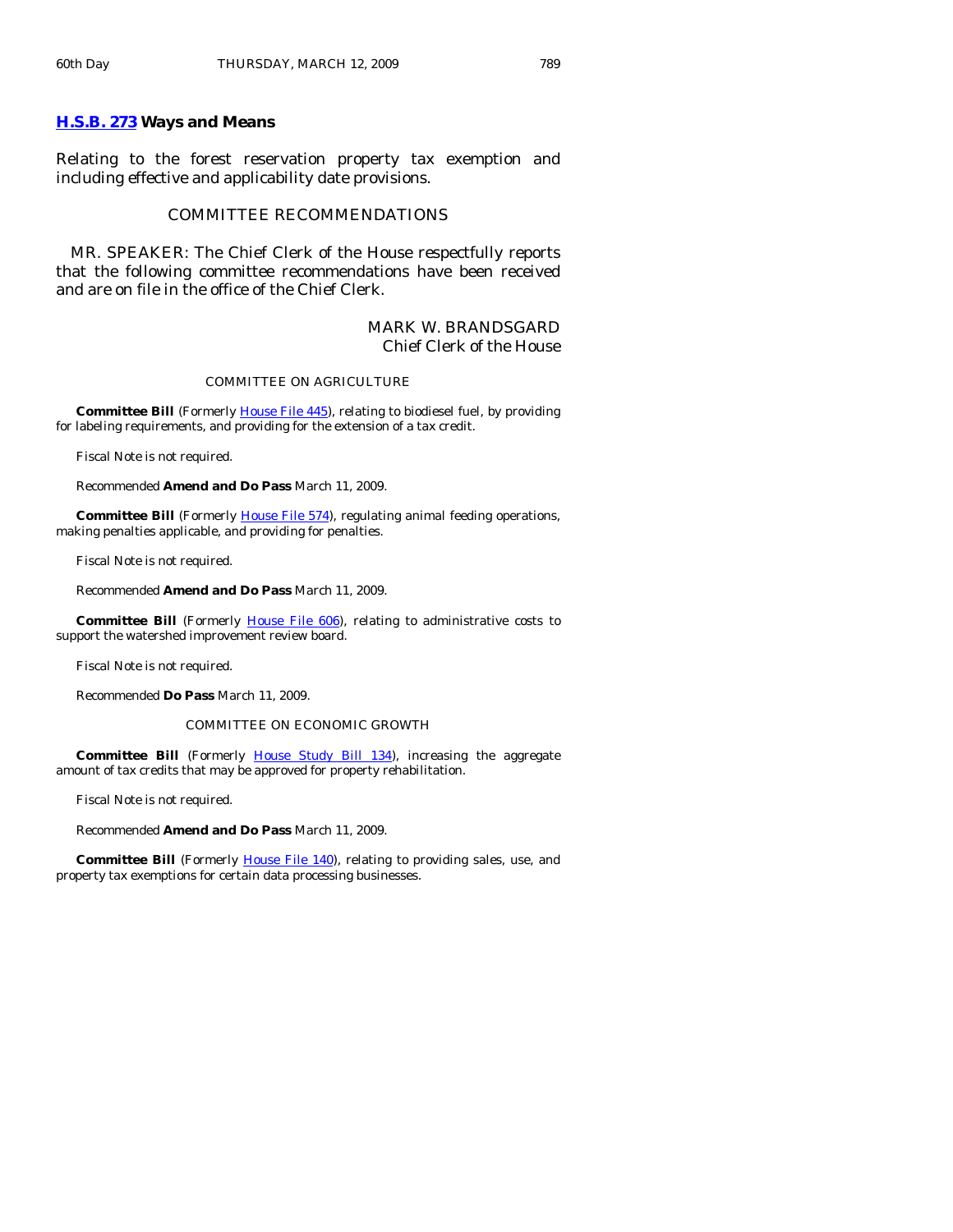Fiscal Note is not required.

Recommended **Amend and Do Pass** March 11, 2009.

#### COMMITTEE ON EDUCATION

**Committee Bill** (Formerly [House File 265](http://coolice.legis.state.ia.us/Cool-ICE/default.asp?Category=billinfo&Service=Billbook&frame=1&GA=83&hbill=HF265)), providing for the establishment of a task force to study a renewed effort to reorganize school districts.

Fiscal Note is not required.

Recommended **Do Pass** March 11, 2009.

**Committee Bill** (Formerly [House Study Bill 268](http://coolice.legis.state.ia.us/Cool-ICE/default.asp?Category=billinfo&Service=Billbook&frame=1&GA=83&hbill=HSB268)), relating to articulation agreements between public postsecondary institutions.

Fiscal Note is not required.

Recommended **Amend and Do Pass** March 11, 2009.

**Committee Bill** (Formerly [House File 565](http://coolice.legis.state.ia.us/Cool-ICE/default.asp?Category=billinfo&Service=Billbook&frame=1&GA=83&hbill=HF565)), providing for a state research and development prekindergarten through grade twelve school.

Fiscal Note is not required.

Recommended **Amend and Do Pass** March 11, 2009.

#### COMMITTEE ON ENVIRONMENTAL PROTECTION

 **Committee Bill** (Formerly [House Study Bill 194\)](http://coolice.legis.state.ia.us/Cool-ICE/default.asp?Category=billinfo&Service=Billbook&frame=1&GA=83&hbill=HSB194), providing a task force on regional watershed, land use, and floodplain management policies.

Fiscal Note is not required.

Recommended **Amend and Do Pass** March 11, 2009.

**Committee Bill** (Formerly [House Study Bill 218](http://coolice.legis.state.ia.us/Cool-ICE/default.asp?Category=billinfo&Service=Billbook&frame=1&GA=83&hbill=HSB218)), directing the Iowa climate change advisory council to conduct an assessment and prepare a report regarding the state's vulnerability to climatic change.

Fiscal Note is not required.

Recommended **Amend and Do Pass** March 12, 2009.

Committee Bill (Formerly **[House Study Bill](http://coolice.legis.state.ia.us/Cool-ICE/default.asp?Category=billinfo&Service=Billbook&frame=1&GA=83&hbill=HSB237) 237**), relating to the operation and purview of the office of energy independence, by transferring authority over specified energy-related measures and programs from the department of natural resources to the office of energy independence, and providing transition provisions relating to the transfer of authority.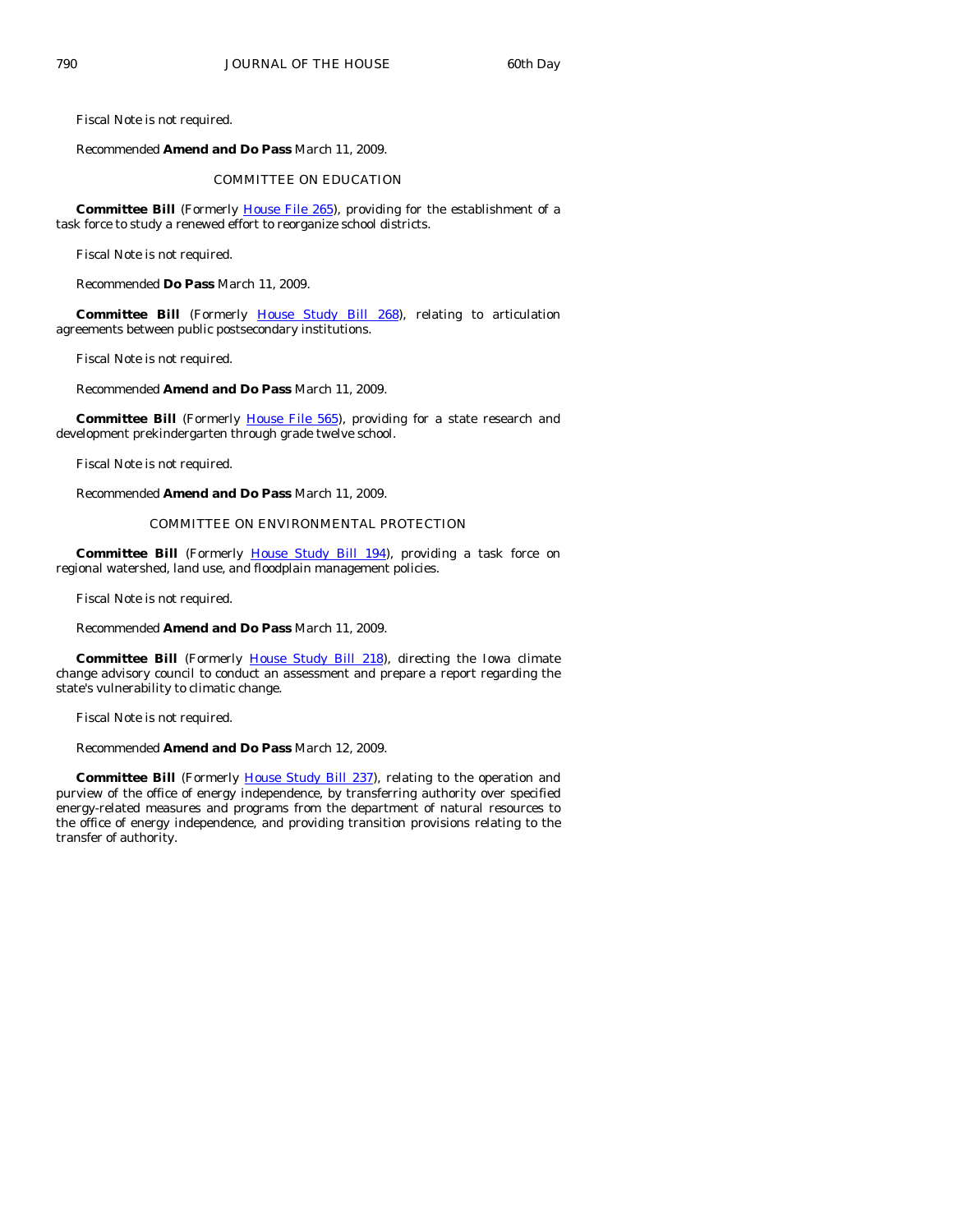Fiscal Note is not required.

#### Recommended **Amend and Do Pass** March 11, 2009.

**Committee Bill** (Formerly [House Study Bill 254\)](http://coolice.legis.state.ia.us/Cool-ICE/default.asp?Category=billinfo&Service=Billbook&frame=1&GA=83&hbill=HSB254), relating to the regulation of junkyards.

Fiscal Note is not required.

Recommended **Amend and Do Pass** March 11, 2009..

**Committee Bill** (Formerly **[House Study Bill 260](http://coolice.legis.state.ia.us/Cool-ICE/default.asp?Category=billinfo&Service=Billbook&frame=1&GA=83&hbill=HSB260)**), relating to the comprehensive recycling planning task force.

Fiscal Note is not required.

Recommended **Amend and Do Pass** March 12, 2009.

 **Committee Bill** (Formerly [House Study Bill 267\)](http://coolice.legis.state.ia.us/Cool-ICE/default.asp?Category=billinfo&Service=Billbook&frame=1&GA=83&hbill=HSB267), relating to a waste tire stewardship and management fund and making appropriations.

Fiscal Note is not required.

Recommended **Do Pass** March 12, 2009.

**Committee Bill** (Formerly *[House File 422](http://coolice.legis.state.ia.us/Cool-ICE/default.asp?Category=billinfo&Service=Billbook&frame=1&GA=83&hbill=HF422))*, relating to motor vehicle emission standards.

Fiscal Note is not required.

Recommended **Amend and Do Pass** March 11, 2009.

#### COMMITTEE ON HUMAN RESOURCES

**[Senate File 236,](http://coolice.legis.state.ia.us/Cool-ICE/default.asp?Category=billinfo&Service=Billbook&frame=1&GA=83&hbill=SF236)** a bill for an act relating to psychiatric medical institution for children services and providing an effective date.

Fiscal Note is not required.

Recommended **Amend and Do Pass with Amendment [H–1147](http://coolice.legis.state.ia.us/Cool-ICE/default.asp?Category=billinfo&Service=Billbook&frame=1&GA=83&hbill=H1147)** March 11, 2009.

**Committee Bill** (Formerly *House Study Bill 259*), relating to criteria under the medical assistance program for admission to a psychiatric medical institution for children.

Fiscal Note is not required.

Recommended **Amend and Do Pass** March 11, 2009.

**Committee Bill** (Formerly *House File 501*), relating to development of a plan for a home and community-based services autism waiver under the medical assistance program.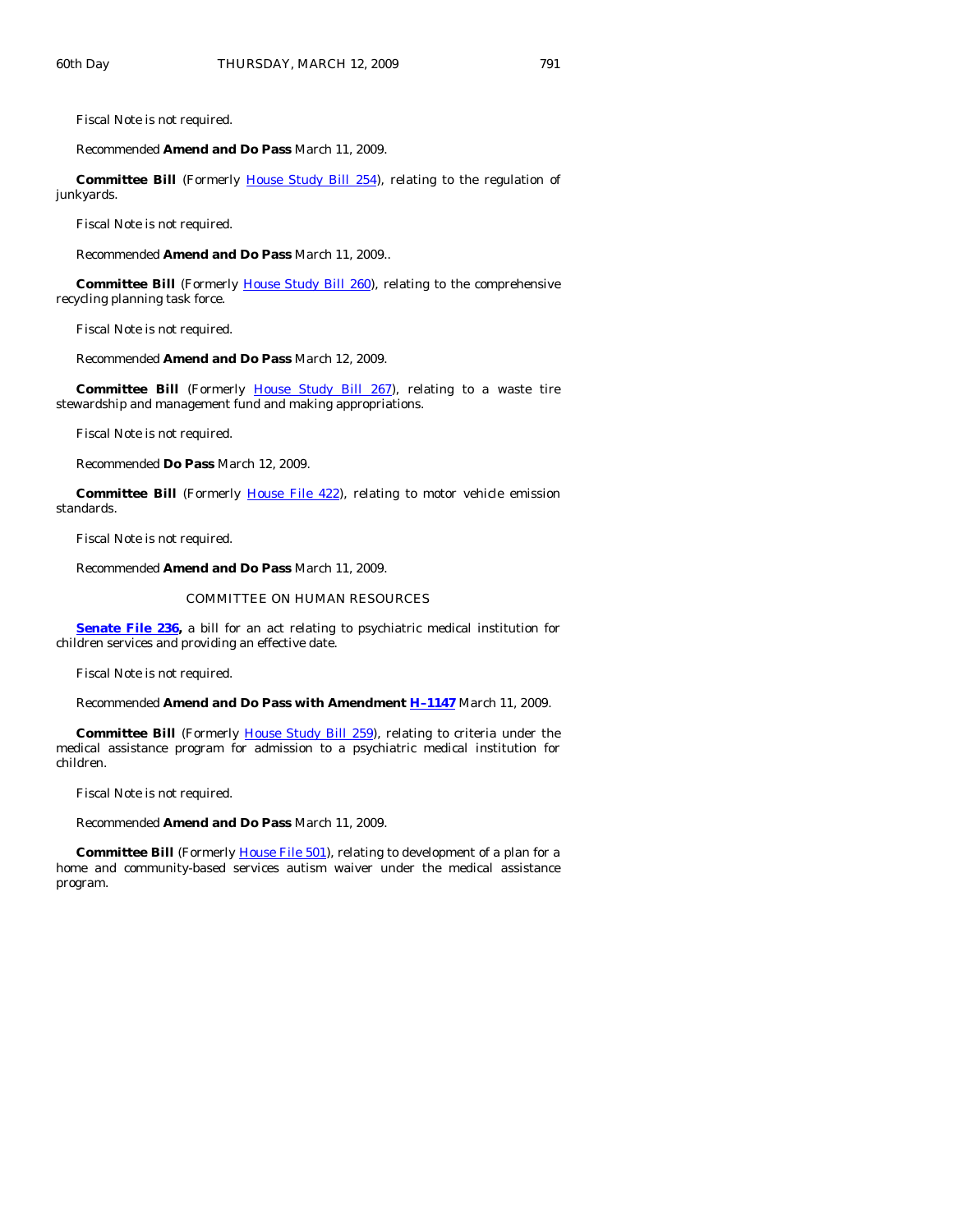Fiscal Note is not required.

#### Recommended **Amend and Do Pass** March 11, 2009.

#### COMMITTEE ON LABOR

 **Committee Bill** (Formerly [House Study Bill 248](http://coolice.legis.state.ia.us/Cool-ICE/default.asp?Category=billinfo&Service=Billbook&frame=1&GA=83&hbill=HSB248)), prohibiting employers from infringing on employees' political activities after work hours and if not using company resources.

Fiscal Note is not required.

Recommended **Do Pass** March 12, 2009.

Committee Bill (Formerly [House Study Bill 269\)](http://coolice.legis.state.ia.us/Cool-ICE/default.asp?Category=billinfo&Service=Billbook&frame=1&GA=83&hbill=HSB269), concerning public employee collective bargaining.

Fiscal Note is not required.

Recommended **Amend and Do Pass** March 12, 2009.

**Committee Bill** (Formerly [House File 615\)](http://coolice.legis.state.ia.us/Cool-ICE/default.asp?Category=billinfo&Service=Billbook&frame=1&GA=83&hbill=HF615), concerning labor management committees.

Fiscal Note is not required.

Recommended **Do Pass** March 12, 2009.

# COMMITTEE ON LOCAL GOVERNMENT

**Committee Bill** (Formerly [House File 480](http://coolice.legis.state.ia.us/Cool-ICE/default.asp?Category=billinfo&Service=Billbook&frame=1&GA=83&hbill=HF480)), relating to the entry upon land by a surveyor for land survey purposes.

Fiscal Note is not required.

Recommended **Amend and Do Pass** March 11, 2009.

#### COMMITTEE ON PUBLIC SAFETY

**Committee Bill** (Formerly [House Study Bill 44](http://coolice.legis.state.ia.us/Cool-ICE/default.asp?Category=billinfo&Service=Billbook&frame=1&GA=83&hbill=HSB44)), relating to the criminal offense of enticing or attempting to entice a minor and providing penalties.

Fiscal Note is not required.

Recommended **Amend and Do Pass** March 11, 2009.

**Committee Bill** (Formerly [House Study Bill 45](http://coolice.legis.state.ia.us/Cool-ICE/default.asp?Category=billinfo&Service=Billbook&frame=1&GA=83&hbill=HSB45)), relating to financing agreements entered into on behalf of the department of corrections by the treasurer of state.

Fiscal Note is not required.

Recommended **Do Pass** March 11, 2009.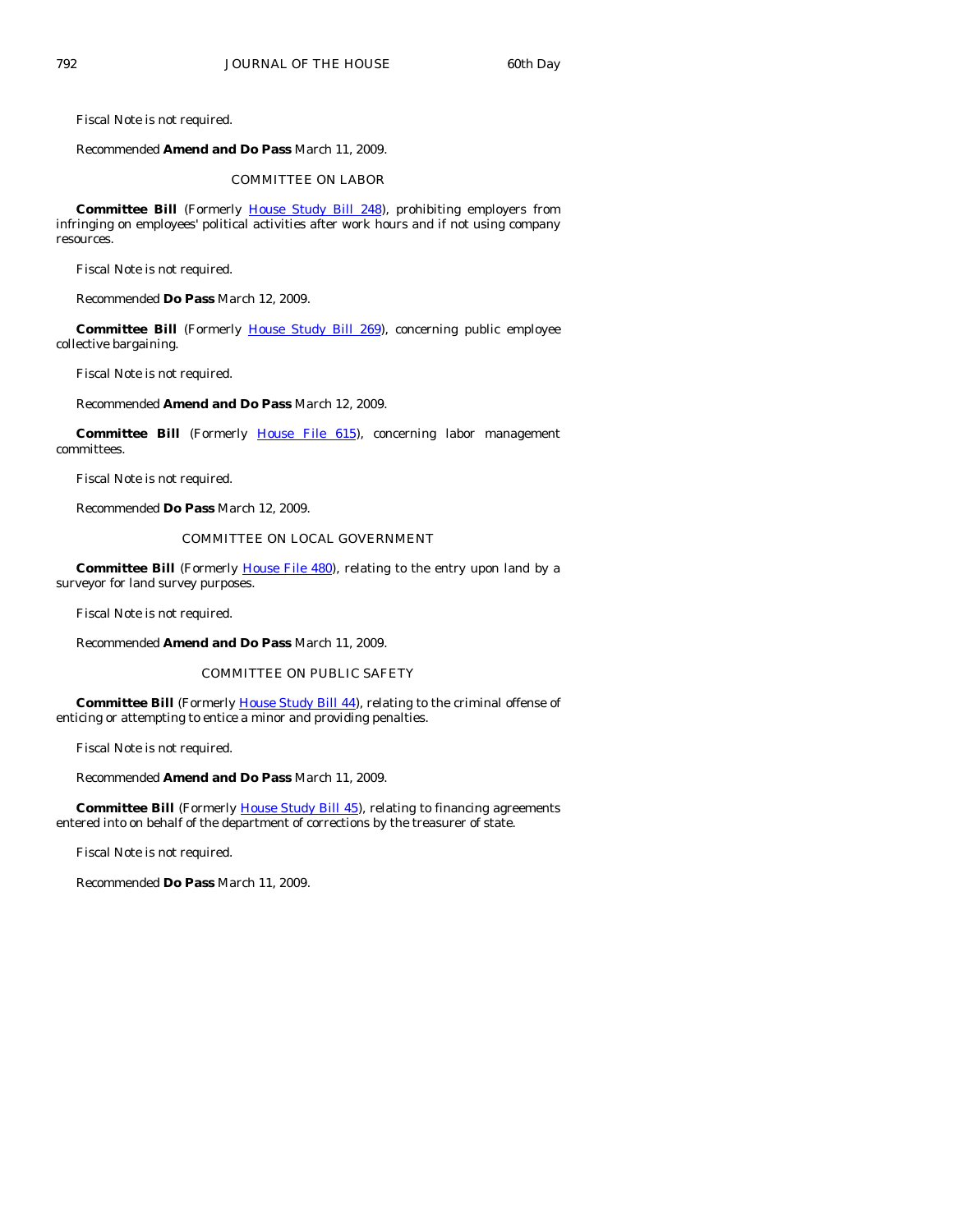**Committee Bill** (Formerly [House Study Bill 47](http://coolice.legis.state.ia.us/Cool-ICE/default.asp?Category=billinfo&Service=Billbook&frame=1&GA=83&hbill=HSB47)), establishing custody and security levels for the institutions and facilities of the department of corrections.

Fiscal Note is not required.

Recommended **Amend and Do Pass** March 11, 2009.

**Committee Bill** (Formerly [House Study Bill 96\)](http://coolice.legis.state.ia.us/Cool-ICE/default.asp?Category=billinfo&Service=Billbook&frame=1&GA=83&hbill=HSB96), relating to the possession, distribution, and reporting of obscene material and making penalties applicable.

Fiscal Note is not required.

Recommended **Do Pass** March 11, 2009.

COMMITTEE ON REBUILD IOWA AND DISASTER RECOVERY

**Committee Bill** (Formerly **House Study Bill 253**), providing for a lead containment and abatement equipment program and fund and making an appropriation.

Fiscal Note is not required.

Recommended **Do Pass** March 11, 2009.

**Committee Bill** (Formerly [House Study Bill 265\)](http://coolice.legis.state.ia.us/Cool-ICE/default.asp?Category=billinfo&Service=Billbook&frame=1&GA=83&hbill=HSB265), requesting the legislative council to authorize a study of the county emergency management system for the 2009 interim.

Fiscal Note is not required.

Recommended **Do Pass** March 9, 2009.

**Committee Bill** (Formerly [House Study Bill 271\)](http://coolice.legis.state.ia.us/Cool-ICE/default.asp?Category=billinfo&Service=Billbook&frame=1&GA=83&hbill=HSB271), relating to natural disaster recovery, including by supporting projects and programs relating to persons and property affected by natural disaster or to prevent or mitigate the effects of a future natural disaster, and providing appropriations.

Fiscal Note is not required.

Recommended **Amend and Do Pass** March 11, 2009.

#### COMMITTEE ON STATE GOVERNMENT

**Committee Bill** (Formerly [House File 37](http://coolice.legis.state.ia.us/Cool-ICE/default.asp?Category=billinfo&Service=Billbook&frame=1&GA=83&hbill=HF37)), prohibiting the use of false caller identification for campaign purposes and providing penalties.

Fiscal Note is not required.

Recommended **Do Pass** March 11, 2009.

**Committee Bill** (Formerly [House File 74\)](http://coolice.legis.state.ia.us/Cool-ICE/default.asp?Category=billinfo&Service=Billbook&frame=1&GA=83&hbill=HF74), relating to the establishment of a searchable budget database website for the public to access the details of the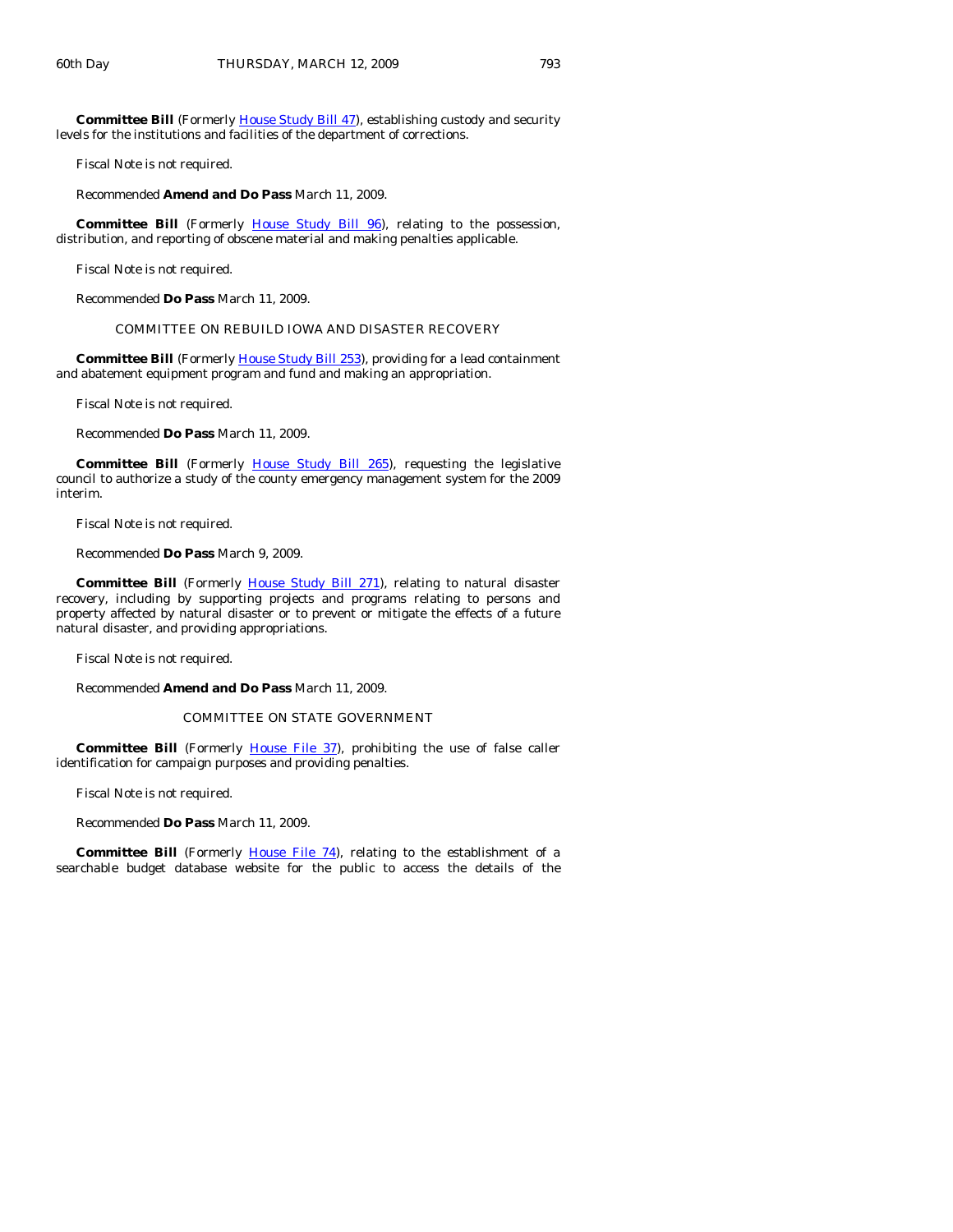expenditure of state tax revenues and a searchable tax rate database for the public to access the details of each tax rate for all taxing districts in the state.

Fiscal Note is not required.

Recommended **Amend and Do Pass** March 11, 2009.

COMMITTEE ON TRANSPORTATION

**Committee Bill** (Formerly *[House File 431](http://coolice.legis.state.ia.us/Cool-ICE/default.asp?Category=billinfo&Service=Billbook&frame=1&GA=83&hbill=HF431)*), providing for the operation of certain off-road vehicles on noninterstate highways and providing registration fees and a penalty.

Fiscal Note is not required.

Recommended **Do Pass** March 12, 2009.

**Committee Bill** (Formerly [House File 654](http://coolice.legis.state.ia.us/Cool-ICE/default.asp?Category=billinfo&Service=Billbook&frame=1&GA=83&hbill=HF654)), relating to the surveying of unused highway right-of-way to be sold by the department of transportation. Fiscal Note is not required.

Recommended **Do Pass** March 12, 2009.

# RESOLUTIONS FILED

**[HR 27](http://coolice.legis.state.ia.us/Cool-ICE/default.asp?Category=billinfo&Service=Billbook&frame=1&GA=83&hbill=HR27),** by Ford and Murphy, a resolution urging the government of Turkey to grant the Ecumenical Patriarch appropriate international recognition, ecclesiastical succession, and the right to train clergy of all nationalities and to respect the property rights and human rights of the Ecumenical Patriarchate.

Laid over under **Rule 25.** 

**[HR 28](http://coolice.legis.state.ia.us/Cool-ICE/default.asp?Category=billinfo&Service=Billbook&frame=1&GA=83&hbill=HR28),** by Ford, a resolution to honor Iowa's social workers.

Laid over under **Rule 25.** 

# AMENDMENTS FILED

| $H - 1140$ | H.F. | 677 | <b>Huser of Polk</b>           |
|------------|------|-----|--------------------------------|
| $H - 1141$ | H.F. | 687 | <b>Tymeson of Madison</b>      |
| $H-1142$   | H.F. | 684 | <b>Reasoner of Union</b>       |
| $H - 1143$ | H.F. | 678 | <b>Quirk of Chickasaw</b>      |
| $H-1144$   | H.F. | 243 | <b>Huser of Polk</b>           |
|            |      |     | Mascher of Johnson             |
| $H-1145$   | H.F. | 712 | <b>Struyk of Pottawattamie</b> |